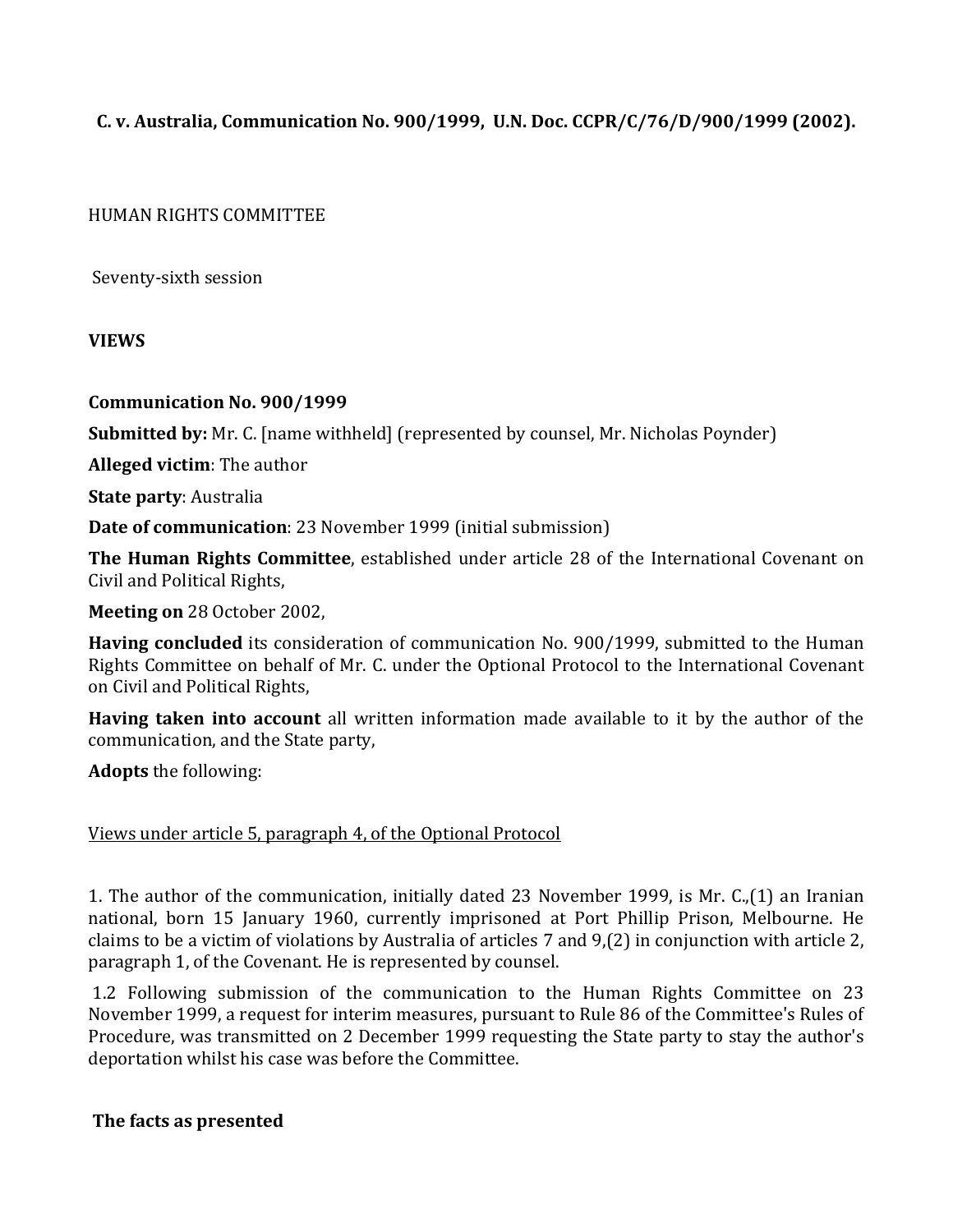2.1 The author, who has close family ties in Australia (3) but none in Iran, was lawfully in Australia from 2 February 1990 to 8 August 1990 and left thereafter. On 22 July 1992, the author returned to Australia with a Visitor's Visa but no return air ticket, and was detained, as a "noncitizen" without an entry permit, in immigration detention under (then)  $s.89$  Migration Act 1958 pending removal ("the first detention").

### (a) First application for refugee status and subsequent proceedings

2.2 On 23 July 1992, he made an application for refugee status, on the basis of a well-founded fear of religious persecution in Iran as an Assyrian Christian. On 8 September 1992, a delegate for the Minister of Immigration and Multicultural Affairs refused the application. On 26 May 1993, the Refugee Status Review Committee upheld the refusal, and the author appealed against this refusal to the Federal Court.(4).

# (b) *Application to the Minister for interim release and subsequent proceedings*

2.3 Meanwhile, in June 1993, the author applied to the Minister for Immigration for interim release from detention pending the decision of the Federal Court on his refugee application. On 23 August 1993, the Minister's delegate rejected the application, observing that there was no power under s.89 Migration Act to release a person unless the person was removed from Australia or granted an entry permit. On 10 November 1993, the Federal Court rejected the author's application for judicial review of the Minister's decision, confirming that no residual/discretionary power existed in s.89 Migration Act, either expressly or by implication, enabling release of a person detained thereunder. On 15 June 1994, the Full Court of the Federal Court dismissed the author's further appeal. It rejected inter alia an argument that article 9, paragraph 1, of the Covenant favoured an interpretation of s.89 which authorized only a minimum period of detention, and implied, where necessary, a power of release from custody pending the determination of an application for refugee status.

# (c) *Release on mental health grounds and second application for refugee status*

2.4 On 18 August 1993, the author was psychologically assessed (5). The assessment followed "some concern for his emotional and physical health following a lengthy incarceration". The author, who had attempted to commit suicide by electrocution, repeated his intent to commit suicide and exhibited "extreme scores on all the depression scales". He had been prescribed tranquilizers in August 1992 and from March to June 1993. The psychologist, observing "coarse" tremor", considered his paranoia "not unexpected". She saw "many indications of the toll that twelve months of imprisonment has had upon him", finding him "actively suicidal" and "a serious danger to himself". He could not accept the visits of his family, having developed "a sense of persecution at the center and believ[ing] that they speak loudly to hurt him". She considered "if he were free he would be able to regain a sense of sanity".

2.5 On 15 February 1994, the author's deteriorating psychiatric condition was again assessed (6). The expert recommended "further psychiatric assessment and treatment on an urgent basis", which would unlikely be of benefit in continued detention. The author "need[ed] some respite from these conditions [of detention] urgently", and an assessment of appropriate external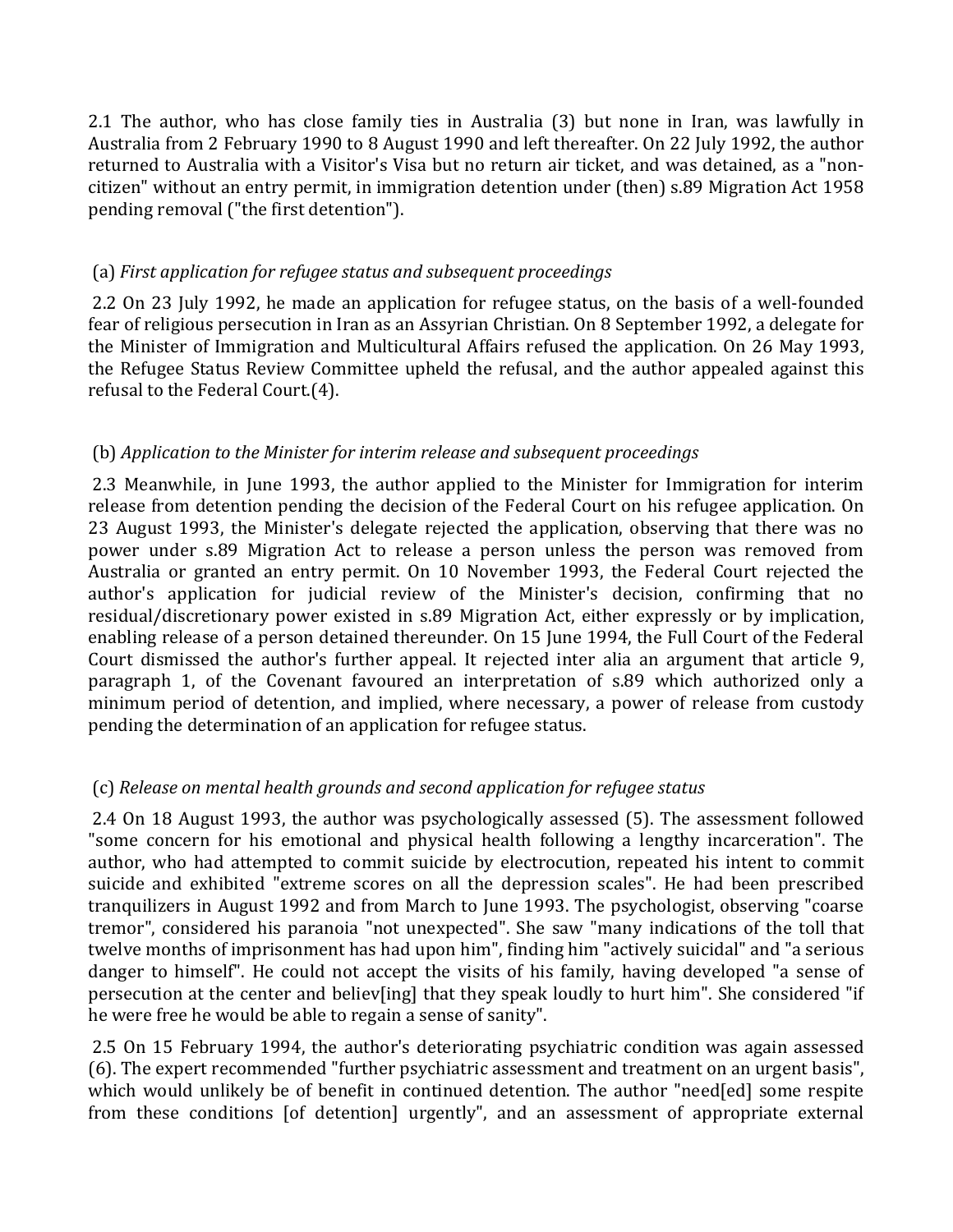arrangements "should be explored as a matter of urgency" to avoid "a risk of self harm or behavioural disturbance if urgent steps are not taken". On 18 June 1994, at the request of detention center staff, the same expert reassessed the author (7). He found significant deterioration, with an increased sense of being watched and persecuted and "clear-cut delusional beliefs". As previously, there was significant depression, with the expert considering that the author had deteriorated to "a frank delusional disorder with depressive symptoms in addition". He clearly required anti-psychotic medication and possibly anti-depressants subsequently. As his condition was "substantially due to the prolonged stress of remaining in detention", the expert recommended release and external treatment. He warned however that "there is no guarantee that his symptomatology will resolve rapidly even if he were released and he would require expert psychiatric care in the wake of release to monitor this recovery process".

2.6 On 10 August 1994, pursuant to s.11 Migration Act, the author was released from detention into his family's custody on the basis of special (mental) health needs. At this point, the author was behaving delusionally and was undergoing psychiatric treatment. On 29 August 1994, the author again applied for refugee status, which was granted on 8 February 1995 in view of the author's experiences in Iran as an Assyrian Christian, along with the deteriorating situation of that religious minority in Iran. Weight was also attached to "marked deterioration in his psychiatric status over the protracted period of his detention and diagnosis of delusional disorder, paranoid psychosis and depression requiring pharmaceutical and psychotherapeutic intervention", which would heighten adverse reaction by the Iranian authorities and the extremity of the author's reaction. On 16 March 1995, he was granted the corresponding protection visa in recognition of his refugee status.

#### (d) The criminal incidents and subsequent criminal proceedings

2.7 On 20 May 1995, the author, mentally deluded and armed with knives, broke into the home of a friend and relative by marriage, Ms. A, and hid in a cupboard. On 17 August 1995, he pleaded guilty to charges of being unlawfully on premises and intentionally damaging property, and received a non-custodial community-based order and psychiatric treatment. On 1 November 1995, the author returned to Ms. A's home, damaging property and threatening to kill her, and was arrested. On 18 January 1996, the author made further threats to kill Ms. A by telephone, and was again arrested and detained in custody. As a result of the latter two incidents, on 10 May 1996, the author was convicted in the Victoria County Court of aggravated burglary and threats to kill, and was sentenced cumulatively to a term of  $3\frac{1}{2}$  years imprisonment (with 18 months before parole). The author did not appeal the sentence.

#### (e) *Deportation order and subsequent substantive review proceedings*

2.8 On 16 December 1996, the author was interviewed by a delegate of the Minister with a view to possible deportation as a non-citizen, being in Australia less than 10 years, who had committed a crime and been sentenced to at least a year in prison. On 21 October 1996, the author underwent a psychiatric assessment at the request of the Minister's delegate (8). The assessment, noting that no previous illness was apparent and that his morbid-origin persecutory beliefs developed in detention, found "little doubt that there was a direct causal relationship between the offence for which he is currently incarcerated and the persecutory beliefs that he held on account of his [paranoid schizophrenic] illness". It found, as a result of treatment, a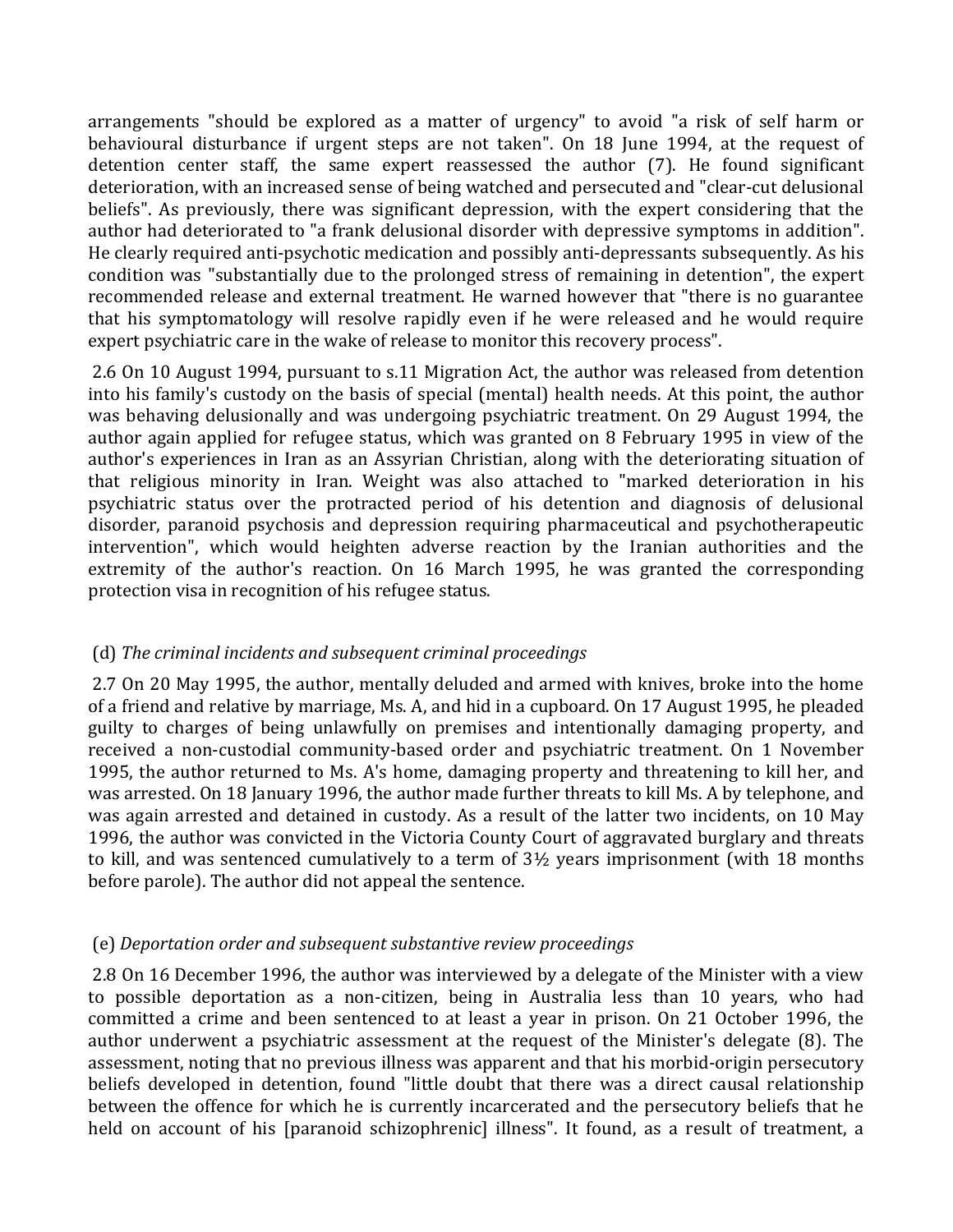decreasing risk of future acts based on his illness, but an ongoing need for careful psychiatric supervision. On 24 January 1997, the author underwent a further psychiatric assessment coming to similar conclusions (9). On 8 April 1997, the Minister ordered the author deported on this basis.

2.9 On 24 April 1997, the author appealed the deportation order to the Administrative Appeals Tribunal (AAT). On 28 July 1997  $(10)$  and 1 August 1997,  $(11)$  the author underwent further psychiatric assessments. On 26 September 1997, the AAT dismissed the author's appeal, while appearing to accept that the author's mental ill health was caused by his protracted immigration detention (12). On 11 November 1997, the psychiatrist treating the author during his criminal sentence interceded proprio motu before the Minister on the author's behalf (13). On 29 July 1998, the author succeeded on appeal to the Federal Court of Australia, on the basis that his mental disturbance and personal circumstances had not sufficiently been taken into account in assessing whether the author's offence of threatening to kill was a "particularly serious crime", which, under article 33 of the Convention on the Status of Refugees 1951 ("the Convention"), could justify refoulement. The case was accordingly remitted to the AAT. In March 1998, treatment of the author with a particular drug (Clorazil) was commenced, which contributed to dramatic improvements in the author's condition.

2.10 On 26 October 1998, the AAT, differently constituted, again affirmed the deportation decision after rehearing. The AAT found that, while he could suffer a recurrence of his delusional behaviour in Iran which given his ethnicity and religion could lead to a loss of freedom, this would not be "on account of" his race or religion. Accordingly, he fell outside the provisions of the Convention. It also found that, while the author remained under control when he took appropriate medication, (14) he believed he was not ill and that there was a real chance he would cease his medication. While it found a "lack of certainty" that the author would be able to obtain Clorazil in Iran, it made no findings on the standard of Iranian health care facilities. However, it considered that the author was at grave risk of not seeking out appropriate treatment generally, and in particular Clorazil, without which his psychotic delusions would return. It considered that there was no evidence of back-up treatment in Iran should the author fail to take his medication, and that the likelihood of a recurrence of illness was greater in Iran than Australia. It made no finding on the cause of the author's mental illness.

2.11 On 23 November 1998, the author again appealed the AAT's decision to the Federal Court. On 4 December 1998, the author was granted parole from his criminal conviction under strict conditions, (15) but remained in immigration detention pending the appeal against the AAT's decision. On 15 January 1999, the Federal Court, by expedited hearing, again allowed the author's appeal against the AAT's decision. It found that the AAT had improperly construed the protection of article 33 of the Convention, (16) and moreover that it had again failed to properly consider the mitigating circumstances constituted by the author's state of mind at the time of commission of the offences. The Court remitted the case to the AAT for urgent hearing, and accordingly denied the author's accompanying motion for interim release. On 5 February 1999, the Minister appealed the Federal Court's decision to the Full Court of the Federal Court ("the Full Court"). On 20 July 1999, the Full Court allowed the Minister's appeal against the judgement of 15 February 1999, holding that the AAT's findings in "an extremely difficult case", while "debatable", had been open to it on the evidence and had properly balanced the competing factors. (17). The Court noted that "while [his] illness can be controlled by medication available in Australia [Clorazil], the medication is probably not available in Iran". Accordingly, the effect of the decision was that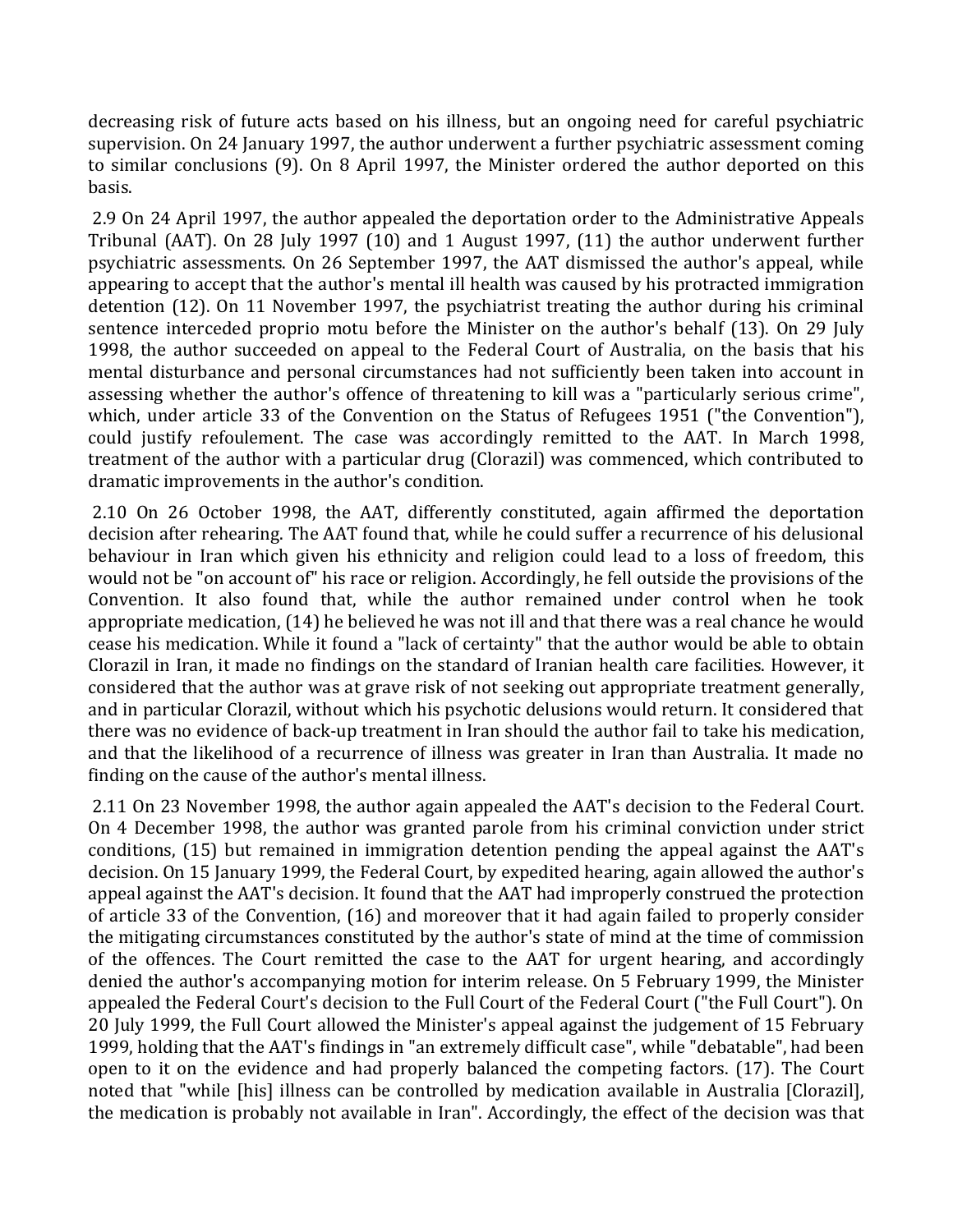the deportation order stood. On 5 August 1999, the author applied to the High Court for special leave to appeal against the Full Court decision. On 11 February 2000, the application for special leave was dismissed.

### (f) *The applications to the Minister and subsequent proceedings*

2.12 On 19 January 1999, following the Federal Court's second decision in the author's favour against the AAT, and later in February and March, the author applied to the Minister for revocation of the deportation order and for release from immigration detention, supplying a substantial body of medical opinion in support.

2.13 On 11 and 18 March 1999, the Minister decided that he would not order the author's release and that he would remain in detention. On 29 March 1999, the author applied to the Federal Court for judicial review of the Minister's decision. On 8 April 1999, the author sought interim relief pending the decision of the Federal Court on the main 29 March application. On 20 April 1999, the Federal Court dismissed the application by the author for review of the Minister's decision not to release him. The Court considered that, while there was a serious question as to whether the Minister had taken into account an irrelevant consideration when making his decision, the balance of convenience favoured refusal of the order given the imminence of appeal to the Full Court on the AAT's decision. On 19 May 1999, the Minister supplied his reasons for declining the author's release. He assessed, relying in part upon the AAT decisions which had been vacated on appeal, the possibility of the author's re-offending as significantly high and concluded that the author constituted a continuing danger to the community and to his victim. On 15 October 1999, the Minister responded to requests of 6 and 22 September 1999, and 15 October 1999, for revocation of the deportation order and/or interim release pending final determination of his case. He refused the request for interim release, and stated that he was continuing to assess the request for revocation of the deportation order. In December 2000, the Minister declined, following further requests for intervention, to release the author (18).

#### **The complaint**

3.1 The author contends that he has suffered a violation of his rights under article 7 in dual fashion. Firstly, he was detained in such a way and for such a prolonged period (from his arrival on 22 July 1992 until 10 August 1994) as to cause him mental illness, from which he did not earlier suffer. The medical evidence was unanimous in concluding that his severe psychiatric illness was brought about by his prolonged incarceration,  $(19)$  and this had been accepted by the AAT and the courts. The author contends that he was initially imprisoned without any evidence of a risk of abscondment or other danger to the community. He could have been released into the community with commonly utilized bail conditions such as a bond or surety, or residential and/or reporting requirements. The author also alleges that his current detention is in breach of article 7 (20).

3.2 Secondly, the author argues a violation of article 7 by Australia in that his proposed deportation to Iran would expose him to a real risk of a violation of his Covenant rights, at least of article 7 and possibly also article 9, by Iran. He refers in this connection to the Committee's jurisprudence that if a State party removes a person within its jurisdiction, and the necessary and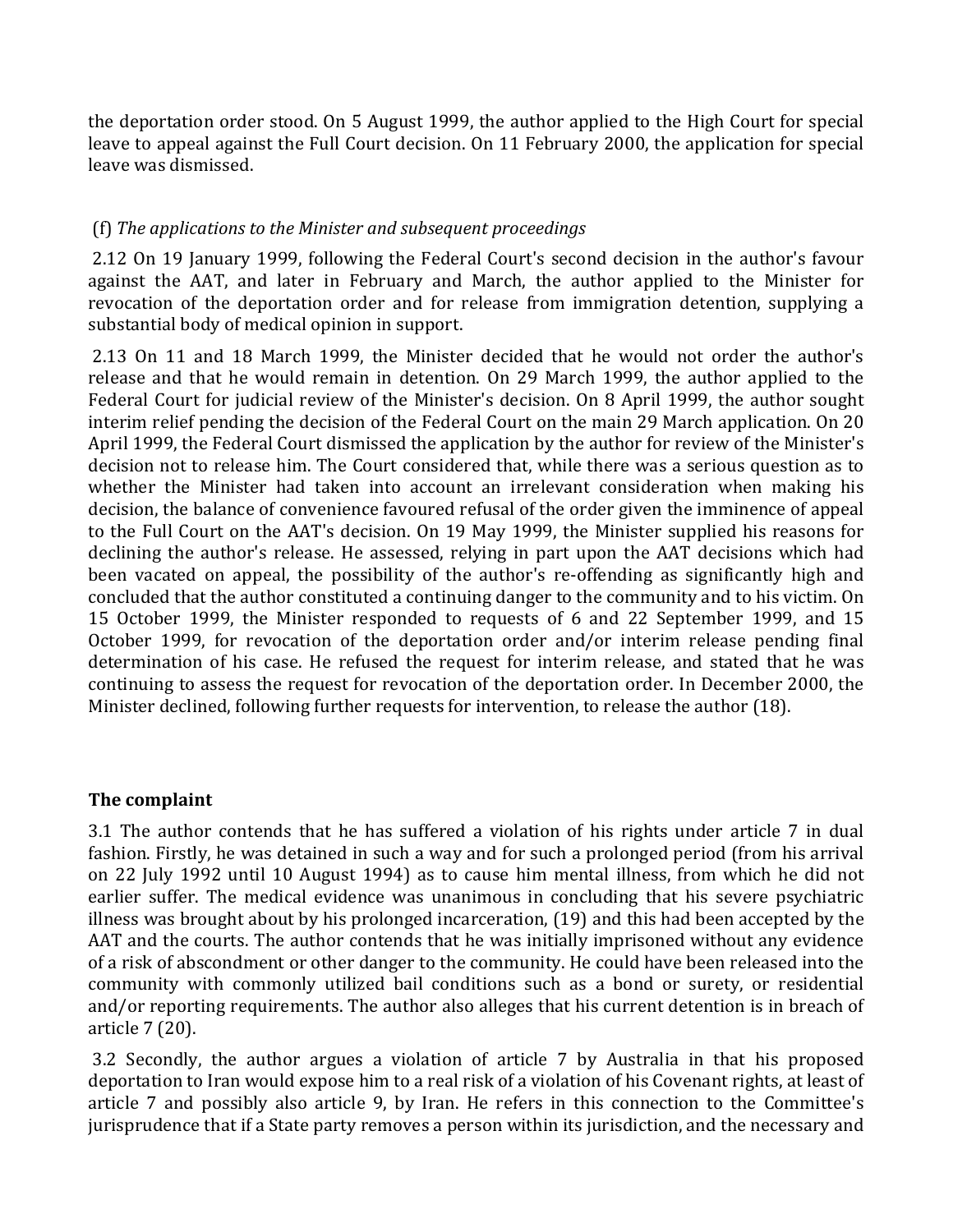foreseeable consequence is a violation of that person's rights under the Covenant in another jurisdiction, the State party itself may be in violation of the Covenant (21). He considers that the Minister's delegate found that the author had a well-founded fear of persecution in Iran because of his religion and because his psychological state may bring him to the notice of the authorities which could lead to the deprivation of his liberty under such conditions as to constitute persecution. Far from being overturned in subsequent proceedings, the AAT in fact affirmed this position. Moreover, the author argues that the pattern of conduct shown by Iran supports the conclusion that he will be exposed to a violation of his Covenant rights in the event of deportation (22).

3.3 The author further claims that his prolonged detention in Australia upon arrival breaches articles 9, paragraphs 1 and 4, of the Covenant, as he was detained upon arrival under the mandatory (non-discretionary) provisions of (then) s.89 Migration Act. Those provisions do not provide for any review of detention, either by judicial or administrative means. The author considers his case to fall within the principles laid down by the Committee in its Views in A v. Australia, (23) in which the Committee held that detention, even of an illegal immigrant, which was neither reviewed periodically nor otherwise justified in the particular case violated article 9, paragraph 1, and that the absence of real judicial review including the possibility of release violated article 9, paragraph 4. The author emphasizes that, as in A's case, there was no justification for his prolonged detention, and that the present legislation had the same effect of depriving him of the ability to make an effective judicial application for review of detention. For these violations of article 9, the author seeks adequate compensation for his detention under article 2, paragraph 3. The author also maintains that his current detention is in violation of article 9 (24).

# **The State party's submissions on admissibility and merits**

4.1 By submissions of 1 March 2001, the State responded on both the admissibility and the merits of the author's claims.

4.2 As to the admissibility of the claims made under article 7, the State party argues that most of the claims are inadmissible. In respect of the first claim that the prolonged detention violated article 7, the State party considers that the claim is unsubstantiated, that it is beyond the scope of article 7, and that domestic remedies have not been exhausted. The author has not advanced any evidence of acts or practices by the State party rising beyond the mere condition of detention that would have rendered his detention particularly harsh or reprehensible. The only evidence submitted is that the author developed paranoid schizophrenia while in detention, whereas no evidence is submitted that his mental illness was caused by being subjected to any maltreatment of the type prohibited by article 7. Secondly, as the complaint is, in truth, an attack on the author's detention per se rather than on a reprehensible treatment or aspect of detention, it falls outside the scope of article 7 as previously determined by the Committee. Thirdly, the State party considers that the author has not exhausted domestic remedies. He could either file a complaint with the Human Rights and Equal Opportunity Commission (HREOC), which tables reports in Parliament, or to the Commonwealth Ombudsman, who could recommend remedies, including compensation.

4.3 In respect of that part of the second portion of the claim under article 7 that invokes the State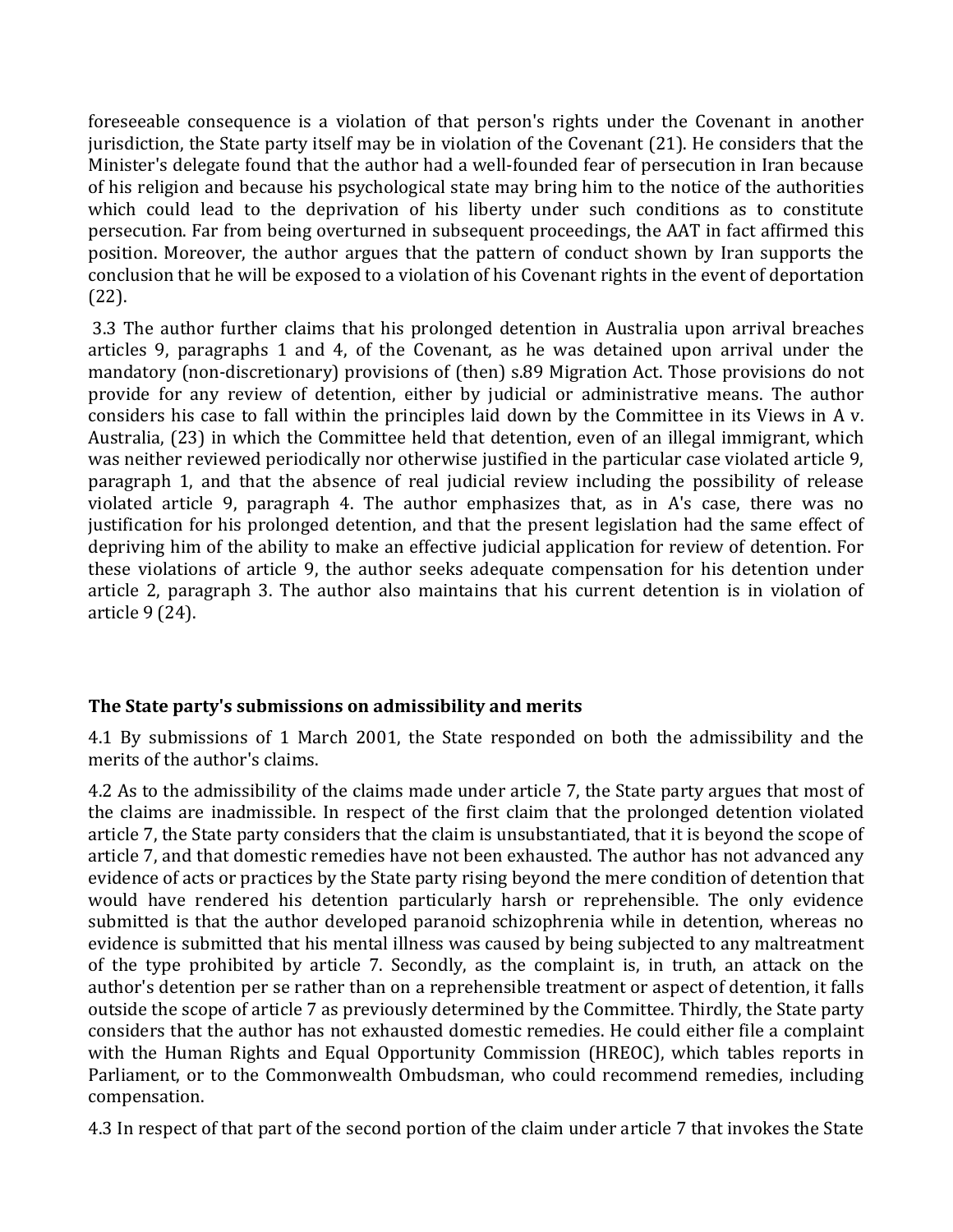party's responsibility for a subsequent violation in Iran of the author's rights under article 9, the State party argues that this falls outside the scope of article 7. The State party contends that the prohibition on refoulement under article 7 is limited to risks of torture or cruel, inhuman or degrading treatment or punishment. This prohibition does not extend to violations of article 9 as detention per se is not a violation of article 7 (25). Further the Committee has never stated that article 9 has a comparable non-refoulement obligation attached to it. The State party interprets ARJ v. Australia  $(26)$  for the proposition that due process guarantees are not within the ambit of the prohibition on non-refoulement, and argues that by analogy, neither would potential violations of article 9.

4.4 As to the admissibility of the claims made under article 9, the State party does not contest the admissibility of the claim made under article 9, paragraph 1, but considers the claim under article 9, paragraph 4, inadmissible for failure to exhaust domestic remedies and want of substantiation. The State party contends that the author's initial period of detention was considered and declared lawful by both a single judge, and on appeal, a Full Court, of the Federal Court. At no stage during his initial or subsequent detention did the author seek habeas corpus or invoke the High Court's original jurisdiction to seek a writ of mandamus or other remedy. The State party recalls that mere doubts about the effectiveness of remedies does not relieve the claimant from the requirement to pursue them  $(27)$ . The State party also argues that the author's claim is simply an allegation that there was no way that he could apply to be released from detention, either administratively or by a court. He has not advanced any evidence of how article 9, paragraph 4, had been violated, and, as stated above, he did in fact challenge the lawfulness of his detention on several occasions. The claim is accordingly unsubstantiated.

4.5 As to the merits of the claims, the State party considers all of them to be unfounded.

4.6 As to the first portion of the claim under article 7 (related to the author's detention), the State party notes that, while the Committee has not drawn sharp distinctions between the elements of article 7, it has nevertheless drawn broad categories. It observes that torture relates to deliberate treatment intended to cause suffering of a particularly high intensity and cruelty for a certain purpose (28). Cruel or inhuman treatment or punishment refers to acts (primarily in detention) which must attain a minimum level of severity, but which do not constitute torture (29). "Degrading" treatment or punishment is the 'weakest' level of violation of article 7, in which the severity of suffering is less important than the level of humiliation or debasement to the victim (30).

4.7 Accordingly, it is clear that while particularly harsh conditions of detention may constitute a violation of article 7 (whether the suffering is physical or psychological), detention, in and of itself, is not a violation of article 7. In Vuolanne v. Finland, the Committee expressed the view that "for punishment to be degrading, the humiliation or debasement must exceed a particular level and must, in any event, entail other elements beyond the mere fact of deprivation of liberty"  $(31)$ . Similarly, the Committee has consistently expressed the view that, even prolonged periods of detention on "death row" do not violate article 7 (32). For detention to violate article 7 there must be some element of reprehensibleness in the treatment of detainees.

4.8 Assessing the general conditions of immigration detention in the light of these standards, the State party emphasizes that to ensure the well-being of all persons in immigration detention, it has instituted Immigration Detention Standards that govern the living conditions of detainees within its detention facilities and specify the distinctive nature of services that are required in an immigration detention environment. These standards address protection of the privacy of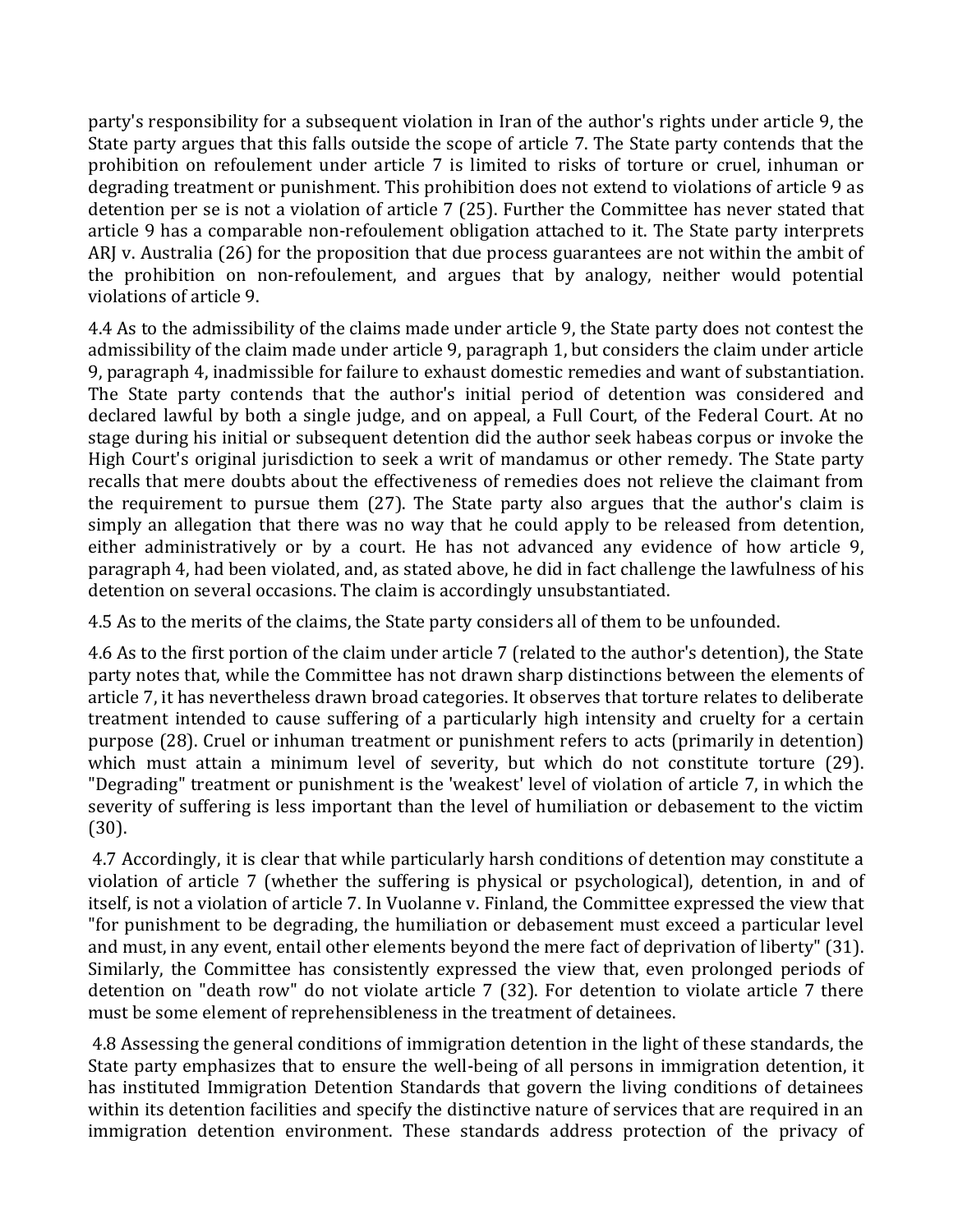detainees; health care and safety; spiritual, social, educational and recreational activities; interpreters; and training of detention centre staff in cultural diversity and the like. The State party submits that conditions at the MIDC are humane and such as to ensure the comfort of residents while they are awaiting the outcome of their visa applications.

4.9 Turning to the author's particular situation, at no time during his detention did he make a complaint to DIMA, the Commonwealth Ombudsman, the Human Rights and Equal Opportunity Commission or the United Nations High Commissioner for Refugees, the possibilities of which were well advertised. The author was at all times treated humanely at the MIDC, and his physical and mental integrity and well-being were afforded particularly high priority, over and above the level of ordinary care, by MIDC staff. For example, following his complaints about noise levels, MIDC staff reduced the volume level on the announcement system and reduced the number of times the system was used during the day. Further, when he complained of being unable to sleep because of noise in the dormitory area, alternative sleeping arrangements were offered to him. Similarly, prior to his actual release into family care, MIDC staff arranged for him to be taken out to his family on a fortnightly basis so that he could have a meal with them and get a break from the routine of the IDC. Eventually, on 10 August 1994, the author was released on an ongoing basis into the care of his family when it became apparent that his psychological state warranted this measure. Further, at all times he was provided with adequate and professional medical attention.

4.10 Turning to the development of the author's paranoid schizophrenia, the State party contends that there is a convincing body of literature indicating that a predisposition for schizophrenia is genetically determined (33). Thus, while it is deeply unfortunate that the author's schizophrenic symptoms developed while in detention, he is likely to have been predisposed to develop the condition, and the development of this condition does not necessarily reflect the conditions under which he was detained. While acknowledging that any deprivation of liberty may cause some psychological stress, such emotional stress does not amount to cruel, inhuman or degrading treatment (and certainly does not constitute a punishment). In any case, medical evidence indicates that the development of schizophrenia is not linked to the experience of a "gross stressor".

4.11 As to the second portion of claims under article 7 (concerning future violations of his rights in Iran in the case of a deportation), the State party accepts that it is under a limited obligation not to expose the author to violations of his rights under the Covenant by returning him to Iran (34). It submits, however, that this obligation does not extend to all rights in the Covenant, but is limited to only the most fundamental rights relating to the physical and mental integrity of the person (35). From the Committee's jurisprudence, the State party understands that this obligation has only been considered in relation to the threat of execution (art. 6) (36) and torture (art. 7) upon return, and accordingly it submits that this obligation is limited to these two rights under article 6 and article 7. In relation to article 7, the prohibition must plainly relate to the substance of that article, and can therefore only encompass the risk of torture and, possibly, cruel, inhuman or degrading treatment or punishment. The State party considers that the Committee has itself stated that the prohibition under article 7 does not extend, for example, to due process guarantees under article 14 (37). It adds that it is well established that the risk of a violation of article 7 must be real in the sense that the risk of a violation must be the necessary and foreseeable consequence of a person's return (38).

4.12 Turning to the case at hand, the State party rejects the author's contention that it is a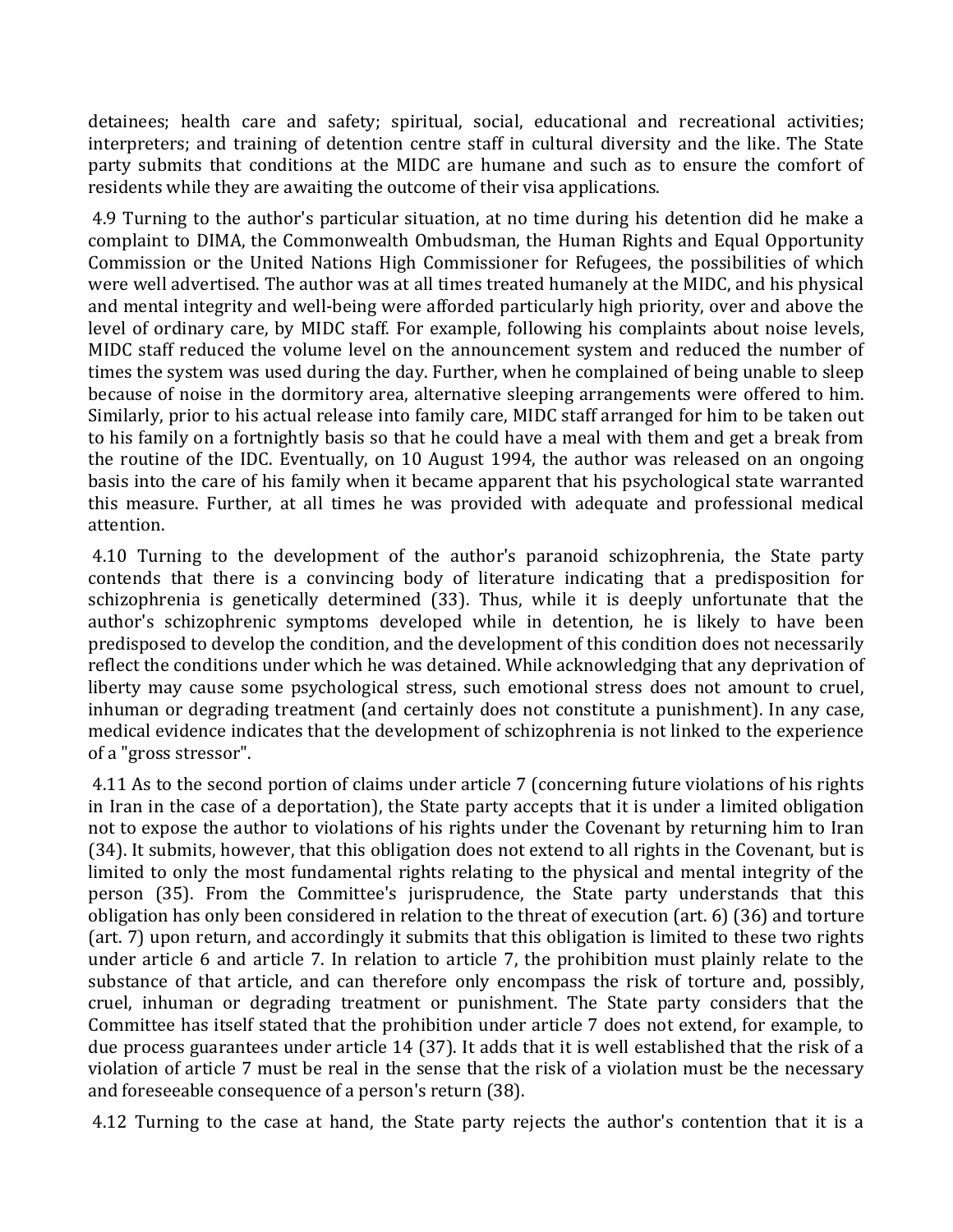necessary and foreseeable consequence of his return to Iran that he will be subjected to torture or cruel, inhuman or degrading treatment or punishment for three reasons.

4.13 Firstly, the recognition of the author's refugee status was based on many considerations other than the risk of an article 7 violation. The State party contends that the granting of refugee status was made on the basis that he might suffer "persecution" in the event of return. The State party submits that "persecution" may be understood as persistent harassment by, or with the knowledge of, authorities (39). The core meaning of "persecution" readily includes the deprivation of life or physical freedom, but also encompasses such harassment as denial of access to employment, to the professions or education, and restriction of the freedoms traditionally guaranteed in a democratic society, such as speech, assembly, worship or freedom of movement (40). Factors such as discrimination experienced in employment, education and housing, difficulties in practising his religion and the deteriorating human rights situation in Iran at the time were considered in granting the author's application. Persecution is, thus, a much broader concept than that encompassed by article 7 of the ICCPR, and refugee recognition should not lead the Committee to the conclusion that it is a necessary and foreseeable consequence of the author's return to Iran that he would be subjected to article 7 violations.

4.14 Secondly, the State party contends that the reports of Dr. C. Rubinstein on the human rights situation in Iran, (41) upon which the author relies, misrepresent the realities. The State party argues that the human rights situation in Iran has much improved in recent years following the election of a reformist president and government, and refers to the United Nations High Commissioner for Human Rights statement in April 2000 welcoming the report by the Special Representative of the Commission on the improving human rights situation in Iran  $(42)$ . There are indications that relations between the Iranian Government and the Assyrian Christians are improving substantially (43).

4.15 The State party argues that it seems that official interference with Christian religious activities is limited to those Christian faiths that proselytize and Muslim individuals who abandon Islam to become Christians, asserting that Assyrian Christians do not actively engage in conversions and, in fact, tend to discourage Muslims from joining their faith. According to information from the State party's Mission in Iran, this means that they are subject to far less scrutiny and harassment than members of other Christian and minority faiths may be. To the State party's Government's knowledge, the arrests, attacks and killings of Christians referred to in Dr. Rubenstein's reports represent isolated incidents and are related not to Assyrians, but to evangelistic Christians and apostates.

4.16 The State party's Mission in Iran further advised that Assyrian Christians, if they abide by the laws of the land, are able to lead normal and undisturbed lives. They have not been singled out for discrimination by the Iranian Government for some time. Further, it is clear from the State party's information that Assyrian Christians have never been subjected to the same level of harassment as other minority religions. Assyrian Christians have largely been allowed to carry out their religious activities without interference. There are also strong indications that Assyrian Christians have recently been able to strengthen their political situation. President Khatami has met specifically with the Assyrian Christian Representative of the Majlis (Parliament), Mr. Shamshoon Magsudpour, who has also been able to bring about changes to Iranian law so as to eliminate any statutory discrimination in the employment of Christians.

4.17 The State party also understands that in 1999 the Islamic Human Rights Commission, which is affiliated with Iran's judiciary, commenced work on upgrading the rights of religious minorities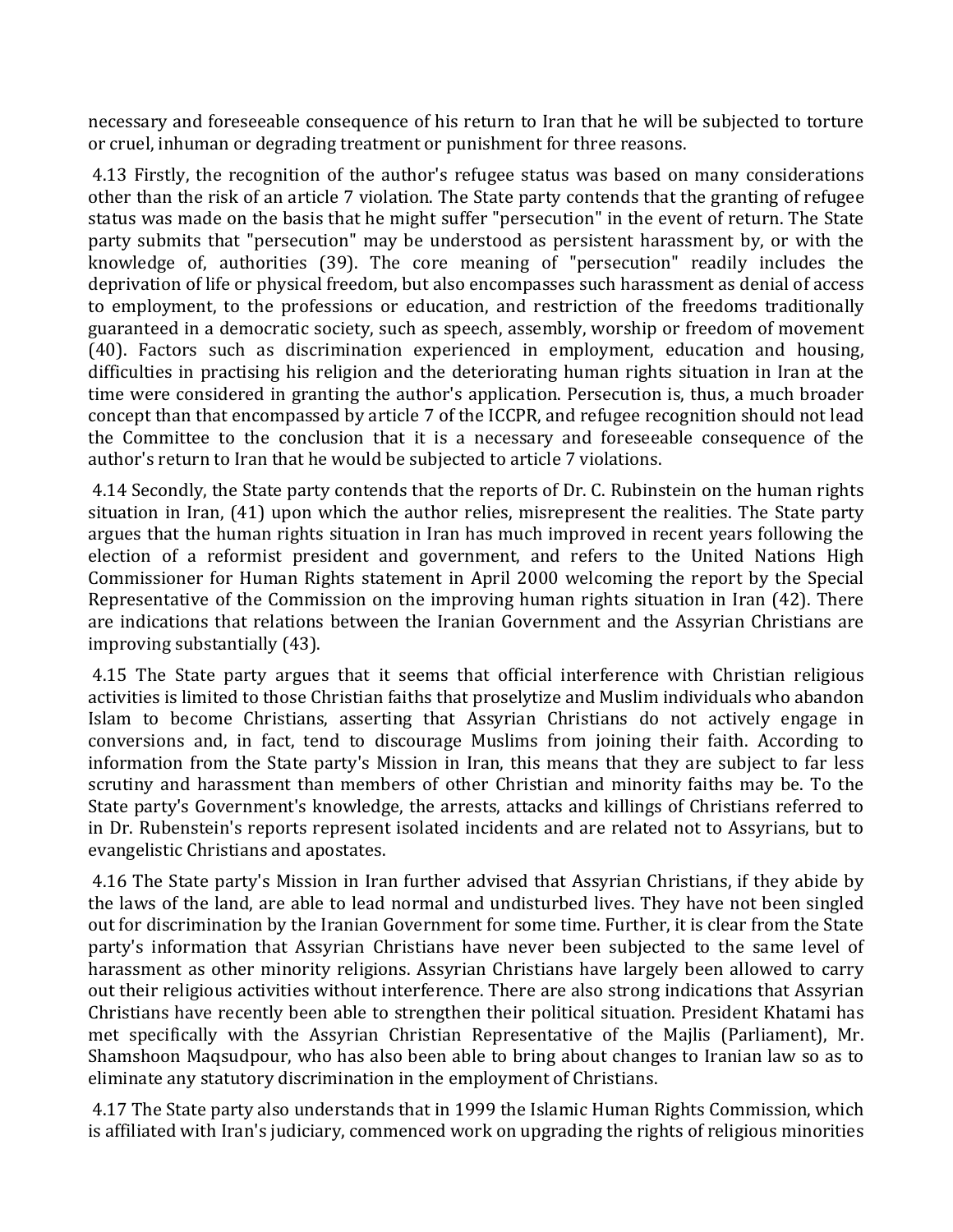in Iran. This effort should be seen in conjunction with the commitment made recently by the Iranian Government to promote respect for the rule of laws, including the elimination of arbitrary arrest and detention, and to bring the legal and penitentiary system into line with international standards (44).

4.18 The State party concedes however that the author and his family were subjected to some harassment by the "pasdahs" (vigilante youths) in Iran. On one occasion, he was detained by pasdahs, questioned in relation to the contents of certain cassette tapes found in his car, and released within 48 hours after having suffered some blows to his face. On a second occasion, his family was detained by pasdahs for approximately 24 hours for having served alcohol at a party. They were released without any physical harm. The State party argues that these events occurred some years ago, and there is no indication that the pasdahs specifically targeted the author or his family. These two incidents do not represent a personal persecution of the author, who is not a high profile Assyrian Christian.

4.19 The Australian Government submits that the real situation of an Assyrian Christian in Iran is far more benign than that described by Dr. Rubenstein. In most cases, Assyrian Christians are able to practise their religion and to live normal lives without harassment by Iranian authorities. Although they may be subject to some continuing discrimination in the field of housing, education and employment, there are strong signs of growing effort on the Iranian Government's behalf to settle differences with Assyrian Christians specifically, and to improve the human rights situation in Iran generally.

4.20 Thirdly, in relation to the potential effects of the author's psychiatric condition, the State party understands from its Mission in Iran that Iranian medical authorities have a good understanding of mental illnesses, that appropriate and comprehensive care is available in Iran both at home and in hospital for persons suffering from mental illnesses (including paranoid schizophrenia). Nor is there any requirement in the hospital admission process for a person to advise of their religion, or any evidence that Assyrian Christians have less than full access to psychiatric facilities. To the State party's knowledge, there is no precedent of persons being arbitrarily detained or subjected to article 7 violations simply on account of their mental illnesses.

4.21 The State party submits that it has taken all possible steps to educate the author about the nature of his condition, so as to promote his ongoing adherence to treatment, and would provide him with all necessary medical documentation for him to receive continued medical attention once he returns to Iran. The assertion that he would not pursue medical treatment upon return to Iran is conjecture, and the author has at all times cooperated with his treatment in Australia. As such, it cannot be stated with any certainty that it is a necessary consequence of his return to Iran that he will cease treatment. Even if he did choose to discontinue his medication, it is not a necessary consequence that he would act in such a way to risk torture or cruel, inhuman or degrading treatment or punishment. The nature of paranoid schizophrenia is such that any violent or bizarre behaviour is linked directly to the sufferer's delusions. Therefore, paranoid schizophrenics do not display globally and consistently aggressive or extraordinary behaviours. Any such behaviour is limited to the object of their delusional thoughts. In the author's case, such behaviour has been limited to very specific persons, and his records do not indicate a history of generalized aggressive or hysterical behaviour towards officials or in official settings. Therefore, the State party does not consider that it is a necessary consequence of the author returning to Iran that he will have an adverse reaction to Iranian authorities.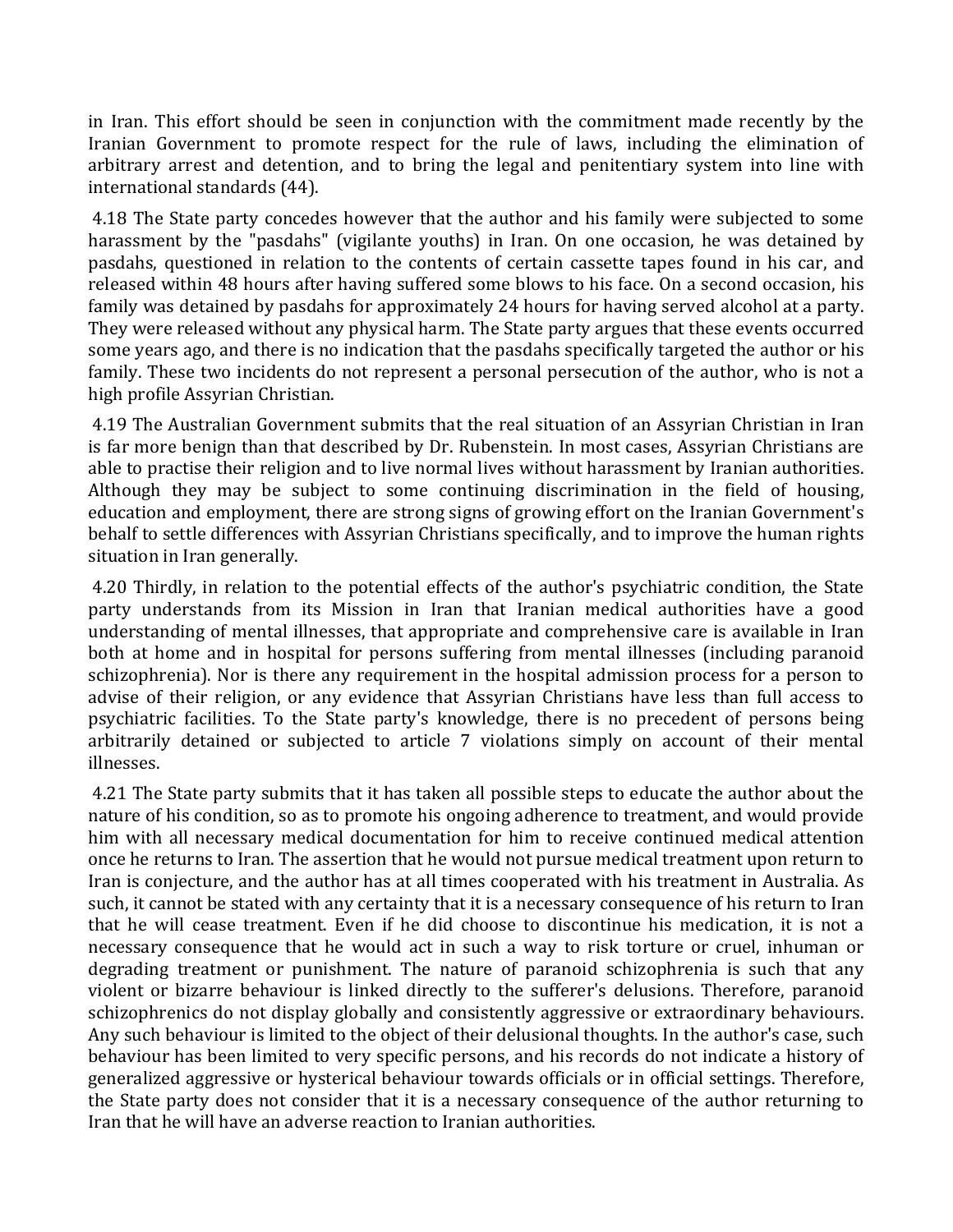4.22 As to the author's claims under article 9, the State party also considers them unfounded. It clarifies at the outset that the "initial detention" ran, as a matter of law, from his detention on arrival until the issuance of the protection visa in March 1995, even though as a practical matter he was exceptionally released into his family's care in August 1994, for a person remains by law detained until removed or granted permission to remain in Australia. As to the "current detention" pending execution of a deportation order, detention is not mandatory and an individual can be released at the Minister's discretion.

4.23 Concerning the complaint under article 9, paragraph 1, the State party argues that the prohibition against the deprivation of liberty is not absolute (45). While a detention must be lawful in terms of the domestic legal order, it contends that in determining the further element of arbitrariness in a particular case key elements are whether the circumstances under which a person is detained are "reasonable" and "necessary" in all of the circumstances or otherwise arbitrary in that the detention is inappropriate, unjust or unpredictable. It emphasizes that the Committee's jurisprudence of the Committee does not suggest that detention of unauthorized arrivals or detention for a particular length of time could be considered arbitrary per se,  $(46)$ rather the determining factor is not the length of the detention but whether the grounds for the detention are reasonable, necessary, proportionate, appropriate and justifiable in the particular case.

4.24 Turning to the particular case, the State party argues that the author's detention was and is lawful, and reasonable and necessary in all of the circumstances. It is, according to the State party, also clearly distinguishable on the facts from the case of A v. Australia.

4.25 As to the initial detention, he was detained by law, under the s.89 Migration Act 1958. This detention was twice judicially confirmed. As to arbitrariness, both the provisions of the Migration Act under which the author was detained, as well as the individual circumstances of his case, justified his necessary and reasonable detention.

4.26 The State party underscores that mandatory immigration detention is an exceptional measure primarily reserved for people who arrive in Australia without authorization (47). It is necessary to ensure that persons entering Australia are entitled to do so, and to ensure that the integrity of the migration system is upheld. The detention of unauthorized arrivals ensures that they do not enter Australia before their claims have been properly assessed and found to justify entry. It also provides officials with effective access to those persons in order to investigate and process their claims without delay, and if those claims are unwarranted, to remove such persons as soon as possible. The State party argues that the detention of unauthorized arrivals is consistent with fundamental rights of sovereignty, including the right of States to control the entry of persons into its territory. As the State party has no system of identity cards or the like for access to social services, it is more difficult to detect, monitor and apprehend illegal immigrants in the community, compared with countries where such a system is in place  $(48)$ .

4.27 The State party's experience has been that unless detention is strictly controlled, there is a strong likelihood that people will escape and abscond into the community. In some cases, some unauthorized arrivals who had been held in unfenced migrant hostels with a reporting requirement had absconded. It had also been difficult to gain the cooperation of the local ethnic communities to locate such persons (49). As such, it was reasonably suspected that if people were not detained, but rather released in the interim into the community, there would be a strong incentive for them not to adhere to the conditions of release and to disappear into the community. The State party repeats that all applications to enter or remain are thoroughly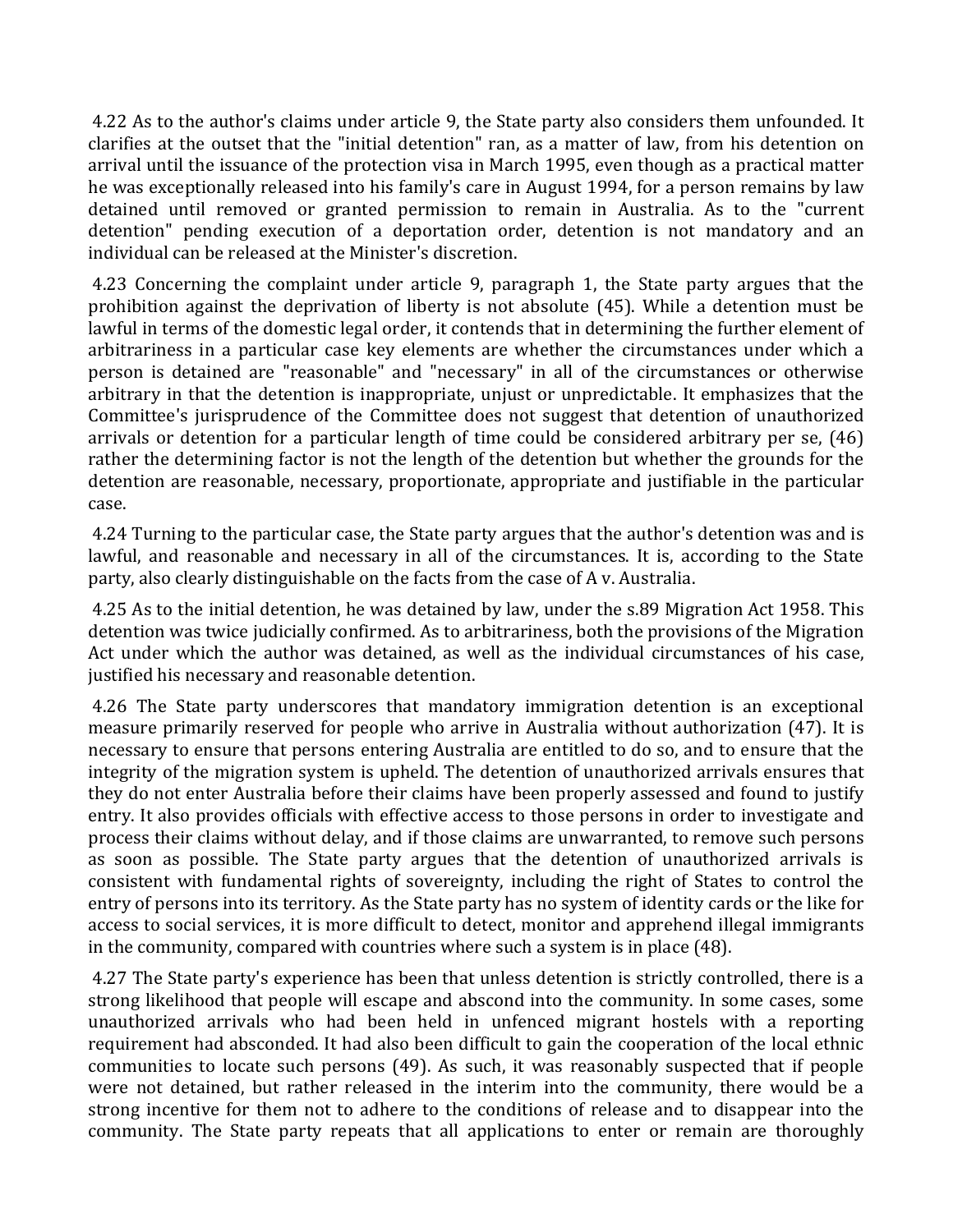considered, on a case-by-case basis, and that therefore its policy of detaining unauthorized arrivals is reasonable, (50) proportionate and necessary in all of the circumstances. As such, the provisions under which the author was detained, while requiring mandatory detention, were not arbitrary, as they were justifiable and proportionate on the grounds outlined above.

4.28 In addition, the individual factors of the author's detention also indicate the absence of arbitrariness. He arrived with a visitor's visa but no return airline ticket, and when questioned at the airport a number of false statements on his visa application form were detected. These included the assertion that his mother and father were living in Iran, when in fact his father was dead and his mother was living in Australia and had applied for refugee status. He also stated that he had \$5,000 in funds for his visit, but arrived with no funds and lied in the interview about this matter. He had also purchased a return ticket for the purposes of gaining his visa, but had cashed it in when the visa was granted. As such, it was reasonably suspected that if allowed to enter Australia, he would become an illegal entrant. The detention was accordingly necessary to prevent abscondment, it was not disproportionate to the end sought, and it was not unpredictable, given that the relevant detention provisions had been in force for some time and were published.

4.29 The State party also considers that there were further reasons for the continued detention, pending the assessment of the refugee claim. It was not expected that the processing of the claim would be unduly prolonged so as to warrant his release from detention. The processing and review applications were dealt with expeditiously by both the primary decision maker and the review body, with the author held in detention for just over two years. The original application was processed in less than two months, and the first review of the decision took approximately six weeks. The total time taken from the filing of the first application on 23 July 1992 to the completion of the initial processing and several administrative reviews of the first application for refugee status was less than one year.

4.30 The State party argues that, once it became clear that continued detention was not conducive to the treatment of the author's mental illness, he was released into the care of his family. As such, while detention was mandatory, it was not arbitrary, with the policy underlying the detention provisions flexible enough to provide for release in exceptional circumstances. Therefore, it cannot be said that there were no grounds upon which a person could apply to be released from detention, either administratively, or by a court.

4.31 The State party, while disagreeing with the Committee's Views in A v. Australia, notes significant factual differences with that case. Firstly, the length of detention was significantly less (some 26 months rather than 4 years). Secondly, the time taken to process the initial application was significantly less (under 6 weeks rather than 77 weeks). Thirdly, in this case, there is no suggestion that the period and conditions of detention prevented the author from gaining access to legal representation or visits from his family. Finally, he was actually released from the usual places of detention into the care and custody of family members pursuant to an exercise of Executive discretion.

4.32 As to the current detention, the author has been lawfully held in immigration detention, pursuant to ss.253 and 254 Migration Act 1958, since he was granted parole from his prison sentence on 4 December 1998. Rather than being arbitrary, it is necessary and reasonable in all of the circumstances, and proportionate to the end sought of ensuring he does not abscond pending his deportation and of protecting the Australian community. After appeals were exhausted, the State party stayed the deportation in response to the Committee's rule 86 request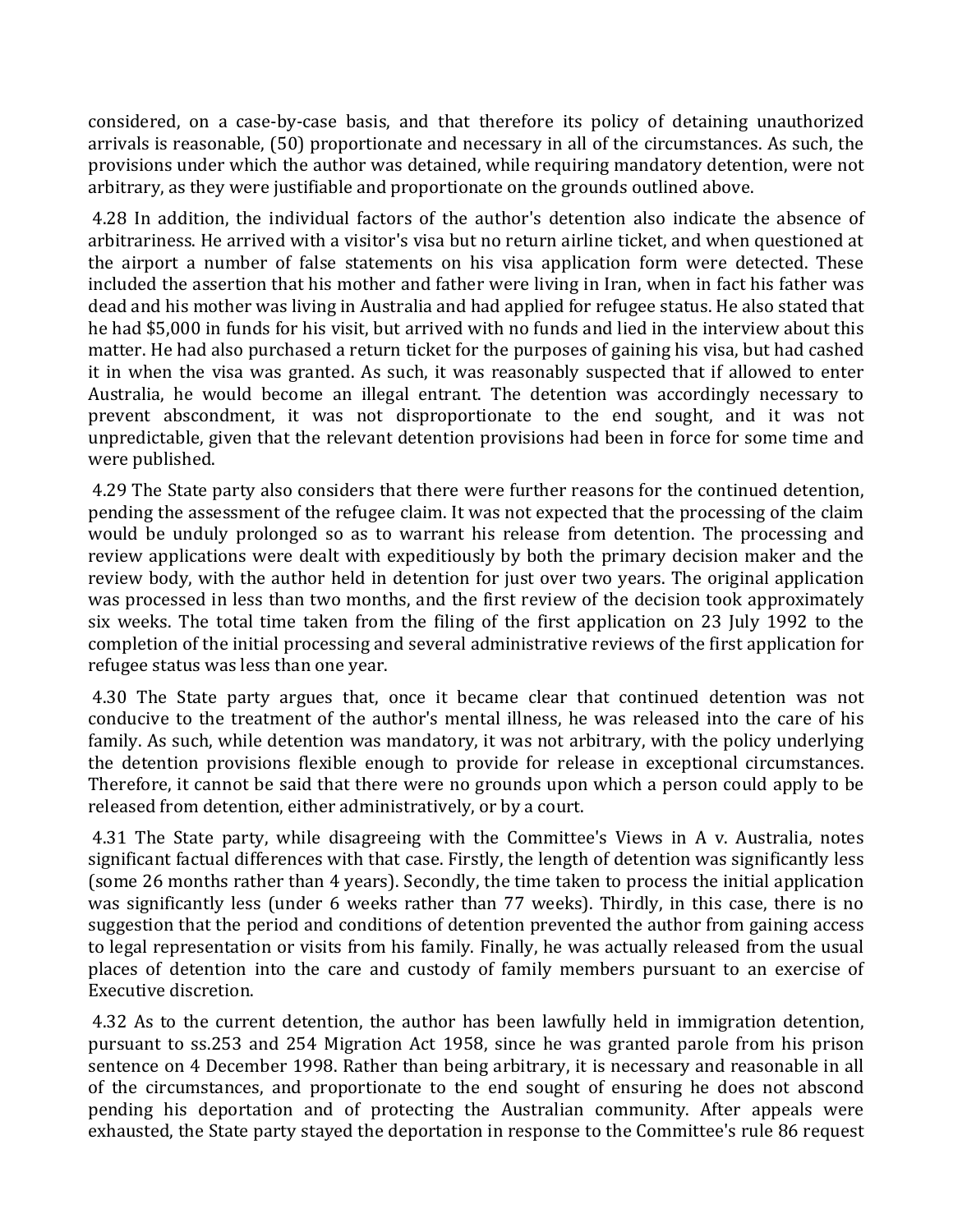pending finalization of this matter. Moreover, the State party submits that it is reasonable to suspect that the author would breach his release conditions and abscond if released.

4.33 The State party notes that its Minister for Immigration personally considered the justification for continued detention on several occasions, and his 11 March 1999 decision not to release the author from detention was reviewed by the Federal Court and found justified. The Minister's reasons for decision clearly indicate that it was not arbitrary. All of the factors relevant to the case were considered in reaching the decision not to grant release, on the basis that there was a significantly high possibility that the author would re-offend and that he constituted a continuing danger to the community and in particular to his victim, Ms. A.

4.34 As to the claim under article 9, paragraph 4, the State party notes that this requires a person to be able to test the lawfulness of detention. The State party rejects the suggestion by the Committee in A v. Australia that "lawfulness" in this provision was not limited to compliance with domestic law and must be consistent with article 9, paragraph 1, and other provisions of the Covenant. It contends there is nothing in the terms or structure of the Covenant, or in the travaux préparatoires or the Committee's General Comments, that supports such an approach.

4.35 The State party identifies the various mechanisms in its law to test the legality of detention, (51) and states that it was open to the author at all times to pursue these mechanisms. It repeats that, in relation to the first detention, the author never directly applied to the courts for review of his detention, but applied to the Minister for interim release pending the outcome of his appeal against the denial of refugee status. The Minister's rejection of the application was twice upheld in court. As to the current detention, while he has sought interim release, at no time has he directly challenged the lawfulness of his detention. As to the current detention, the State party notes that the author has on several occasions unsuccessfully sought release from the Minister and the Federal Court. The fact that the courts did not rule in his favour is not proof of a violation of article 9, paragraph 4. In any event, he did not seek to exercise avenues available to him to directly challenge the detention. The State party refers to Stephens v. Jamaica (52) for the proposition that a failure to take advantage of an available remedy of, for example, habeas corpus is not evidence of a breach of article 9, paragraph 4.

# Comments by the author on the State party's submissions

5.1 By submission of 16 May 2001, the author responded to the State party's submissions.

5.2 As to the State party's submissions on available domestic remedies, the author points to the Committee's jurisprudence that such remedies may be taken to refer to judicial remedies, especially in cases of serious violations of human rights, (53) such as arbitrary and prolonged detention. In any case, there is no obligation to pursue remedies that are neither enforceable nor effective, (54) and neither a complaint to HREOC or the Ombudsman produces a binding order upon the State (55). As to the ability to pursue a habeas corpus claim in the High Court, such an act would be futile given that the High Court has upheld the validity of mandatory detention laws (56).

5.3 In response to the State party's claim that there is no evidence that a breach of article 7 caused the author's mental illness, the author refers to the series of expert assessments of the author over an extended period, provided with the communication, along with a new assessment,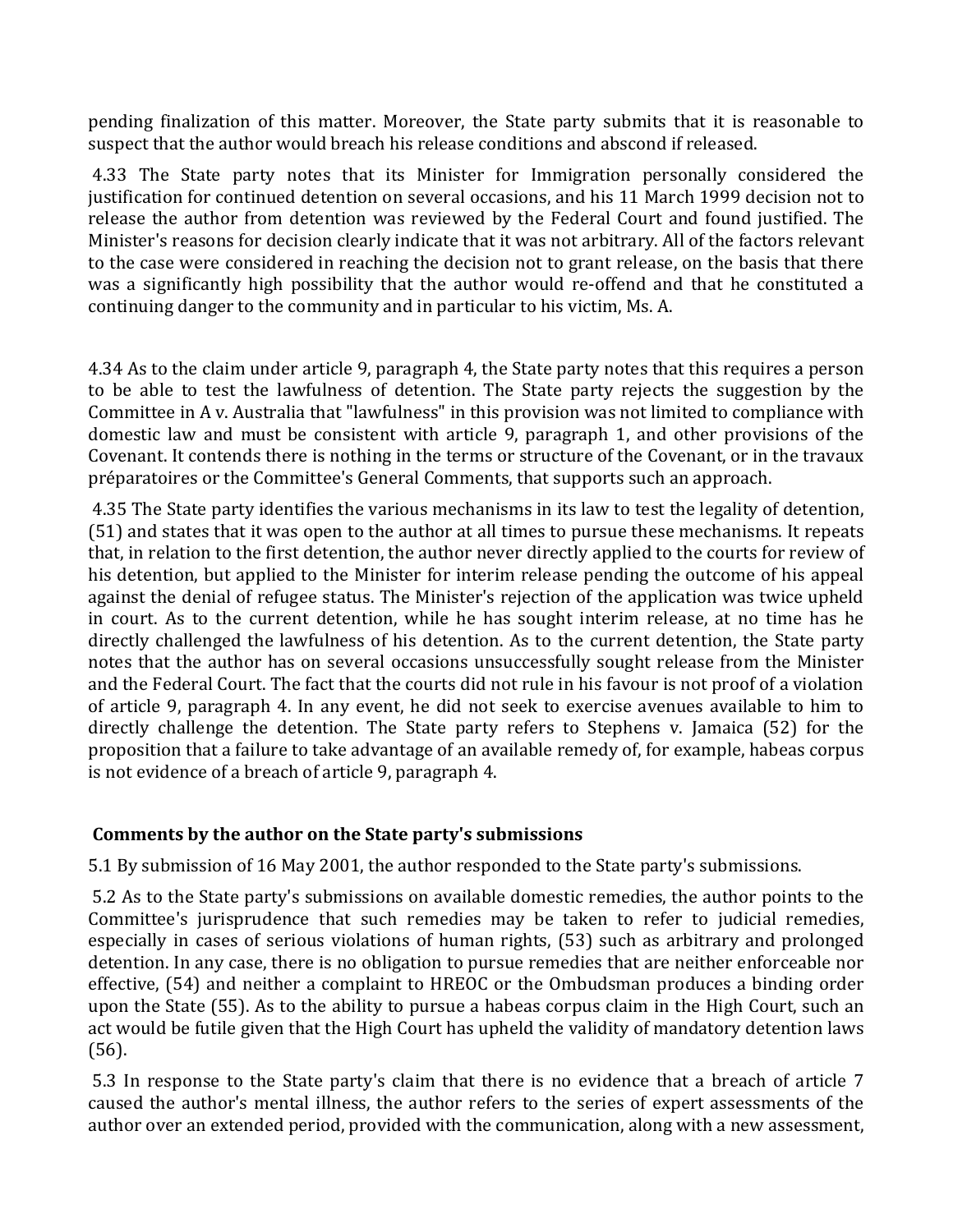unanimously drawing a specific causal link between detention and the psychiatric illness (57). The author criticizes the State party's reliance on generalized psychiatric literature for the opposite proposition that the author's mental harm arose from predisposition rather than prolonged detention, and invites the Committee to prefer the specific assessments of the author. The author submits that the submissions by the State party on living standards at MIDC are not relevant, for the claim of breach of article 7 is the detention of the author for a prolonged period where it well knew that this was causing severe psychological trauma. From at least 19 August 1993, the State party's authorities knew of this trauma, and the act of continuing to hold him in light of that knowledge, provides the "element of reprehensibleness" under article 7.

5.4 As to the claim of a violation of article 7 in the event of a return to Iran, the author notes that it was clear that the form of persecution the Minister's delegate had in mind on 8 February 1995 when approving the refugee claim involved article 7 rights (58). She considered that there was a real chance that he would suffer deprivation of liberty "under such conditions as to constitute persecution under the [Refugee] Convention", which, according to the author, clearly goes beyond detention per se. The author also rejects the State party's supposition that the situation in Iran has improved to the extent that there is no foreseeable risk of a violation of his rights. The Special Representative's report referred to by the State party is far from conclusive on the "improving" human rights situation, noting that "human rights in Iran remains very much a work in progress" and "greater efforts are required". Moreover, the subsequent report of the Special Representative, found that minorities remain "neglected" and that "there is a long way to go in terms of achieving a more forthcoming approach to the concerns of the minorities, both ethnic and religious" (59). The author also asserts that the psychological evidence contradicts the State party's claim that he would not discontinue his medication in the event of a return, or, should he do so, react adversely to the Iranian authorities. The author notes that it is not known whether his medication is available in Iran.

5.5 As to the complaint under article 9, the author contends that A v. Australia conclusively established that the policy of mandatory detention violates article 9, paragraphs 1 and 4, and should be followed, for the present case is not factually distinguishable. The author clearly arrived to seek asylum, and did so within 24 hours of arrival. It is fanciful to suggest his detention in the initial period for two years was justified by false statements made about his parents' location and funds he possessed. There was no administrative review of his detention during this period, and efforts at judicial review failed because there is no power to release him from detention. His release from custody on 10 August 1994 due to his deteriorating psychological condition came after two years of non-reviewable detention, as demonstrated by the futility of earlier applications to the Federal Court for review of the decision to detain. As to the continuing detention, there is no justification, for three separate psychiatric reports of March 2000 (provided to the Minister) indicated his risk would pose "no detectable risk", he "has to be regarded as not demonstrating a significant risk to anybody any more", and he poses "no risk to either his former victim or the Australian community"  $(60)$ . The author also provides a further psychiatric report dated 7 May 2001 that found that he had made a complete recovery for several years, and constituted no threat to the community, either specifically or generally (61).

#### Supplementary comments by the State party and the author

6.1 By submission of 16 August 2001, the State party reiterates certain earlier submissions and makes further arguments. As to admissibility, the State party rejects the author's interpretation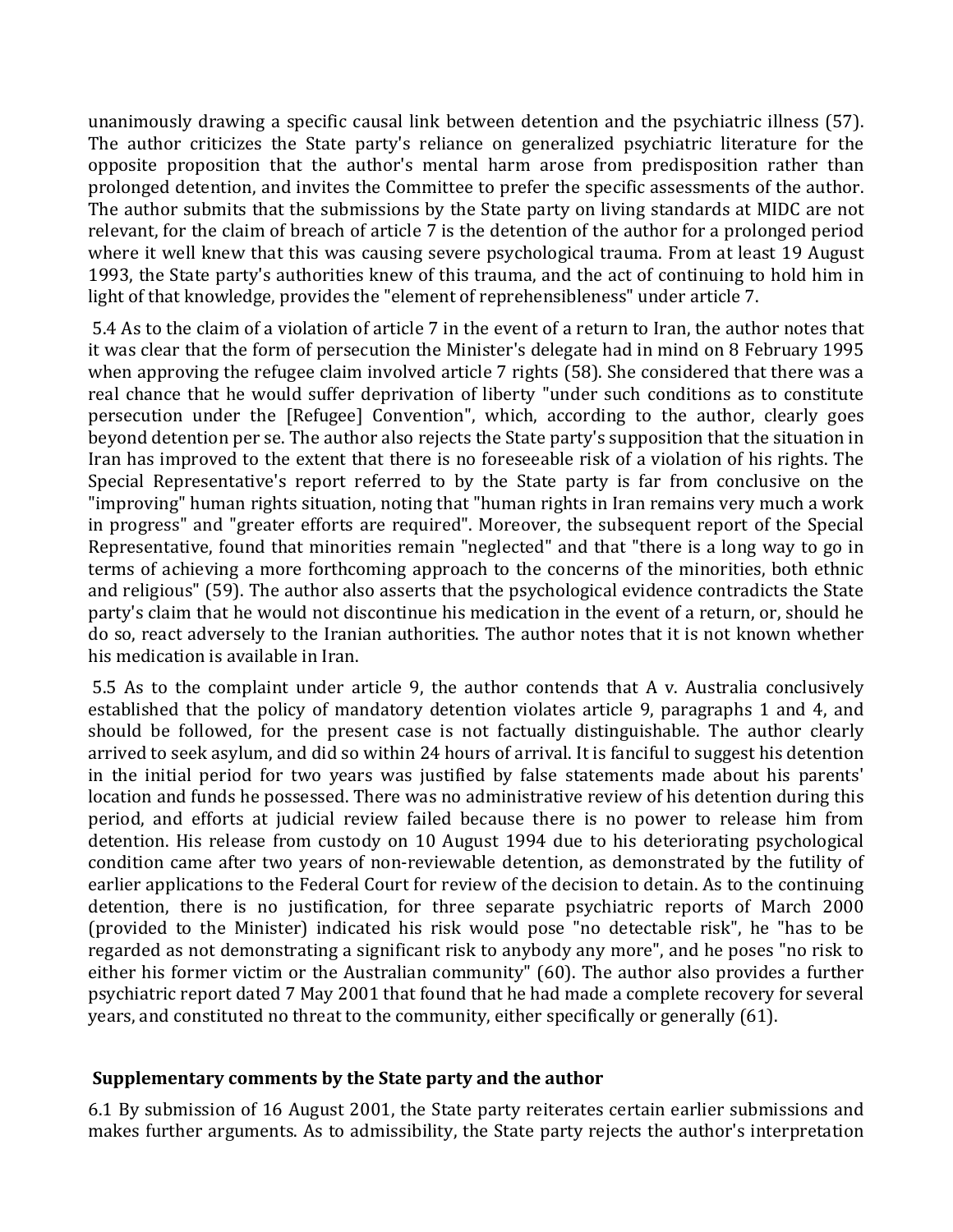of RT v. France (62) that only judicial remedies need be exhausted, for the decision refers to judicial remedies "in the first place". Other administrative remedies are not excluded, (63) and therefore a complaint to HREOC, for example, is not excluded from the requirement of exhaustion of remedies. Similarly, Vincente v. Colombia,  $(64)$  according to the State party, only excludes administrative remedies that were not effective from the exhaustion requirement. Similarly, the State party contends that the Committee dispensed with the remedy argued in Ellis v. Jamaica  $(65)$  (a petition for mercy in a capital case) as being an ineffective remedy, rather than an "unenforceable" one as the author claims. In this case, by contrast, the State party argues its administrative remedies are effective, were not pursued by the author, and thus the requirements of article 5, paragraph 2 (b), of the Optional Protocol have not been met.

6.2 The State party remarks, in response to the author's assertion that an "extra element of reprehensibleness" under article 7 was provided in the failure to release him despite knowledge of psychological damage caused by continuing detention, that he was in fact released by the Minister who considered that his mental health needs would benefit from family care.

6.3 The State party further understood the original complaint in terms of article 7 to relate only to the initial detention, but reads the author's subsequent comments (and reference to the 7 May 2001 psychiatric report assessing the author's current condition) as appearing to imply a fresh allegation in respect of the current detention as well. The State party responds that there is nothing to suggest that the current detention is particularly harsh or reprehensible so as to constitute a violation of article 7. It observes that the 7 May 2001 report found the author in good mental health, and did not provide any evidence of acts or practices suggesting that the current detention, per se or through its conditions, raised issues under article 7. Any suggestion that the current detention is causing the author psychological harm and therefore violating article 7 is unsustainable and should be dismissed as unfounded or inadmissible ratione materiae.

6.4 Finally, as to the article 9 claim in relation to the original detention, the State party rejects as incorrect the author's characterization that A v. Australia "conclusively established that Australia's policy of mandatory detention was in breach of articles  $9(1)$  and  $9(4)$ ". Rather than commenting on the policy in abstracto, it found that "arbitrariness" was to be determined by the existence of appropriate justification for continued detention in the individual circumstances of the case. Indeed, it stated that it was not per se arbitrary to detain persons seeking asylum.

6.5 By submission of 21 September 2001, the author responded to the State party's additional submissions, also clarifying that the claims under articles 7 and 9 relate to the current as well as the initial detention. As to admissibility, the author maintains that the administrative remedies raised by the State party are not "effective and enforceable" remedies. As any government decision to take action in response to a recommendation of either body is purely executive and discretionary in nature, exhaustion thereof should not be required. (66).

6.6 As to the merits, the author rejects the State party's argument that, as the 7 May 2001 report shows the author in good health, it cannot be said that the prolonged detention has caused him psychological damage. The author observes that the report was directed at determining whether his prior illness caused him to commit the crimes for which he is to be deported, and whether he currently poses any threat to anyone. The first issue was answered affirmatively, the second negatively. In any event, given that the State party accepts the author's current good health, there is no reason why he should be detained further or deported.

6.7 The author goes on to argue that the fact that he does not know whether or when he will be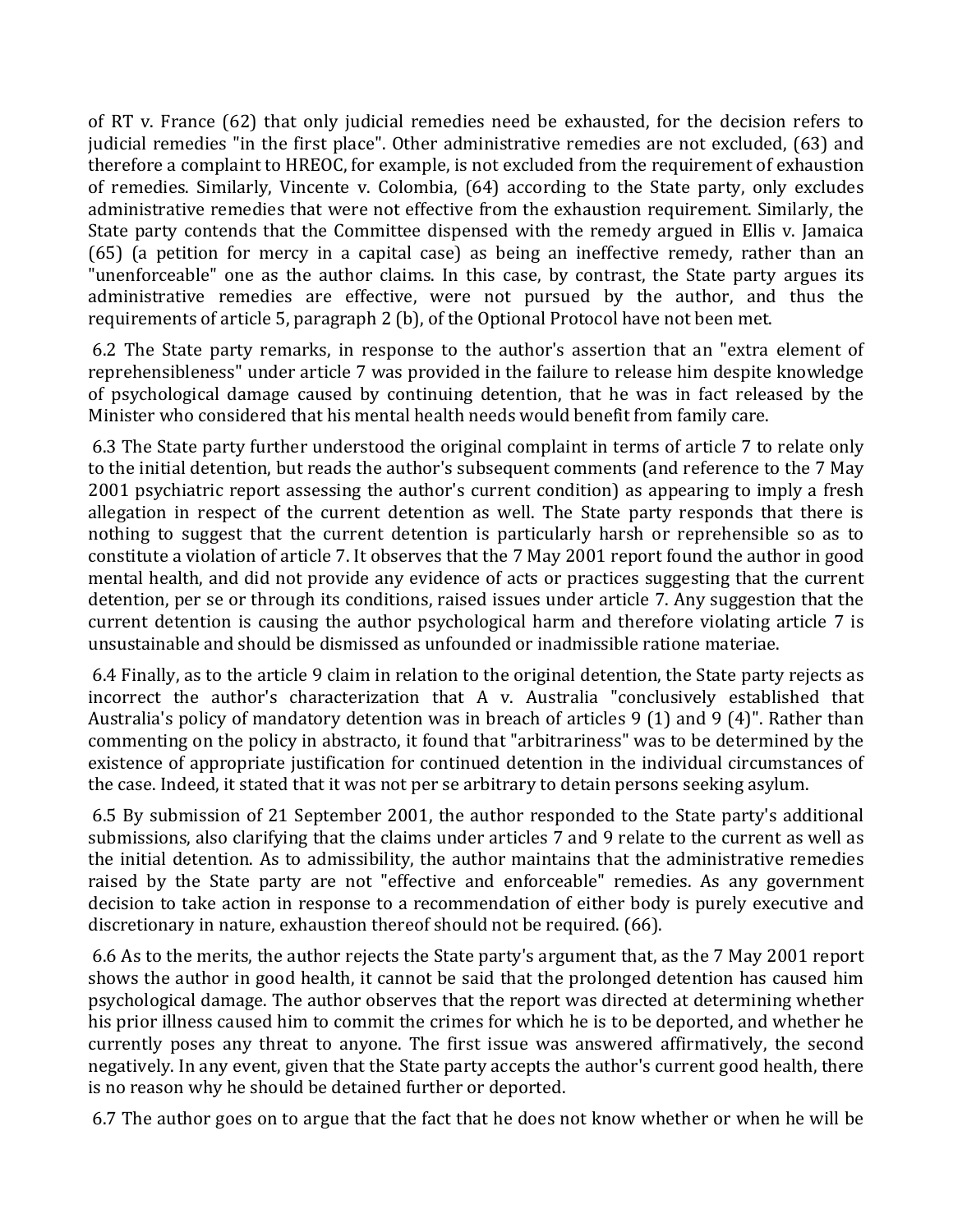released, or whether or when he will be deported, on its own amounts to a violation of article 7. It is particularly cruel treatment or punishment as he has completed the prison sentence for his crimes, and because he previously suffered a psychiatric illness in immigration detention in circumstances that he did not know if or when he would be released or deported.

6.8 The author concludes, with reference to international jurisprudence, that mandatory detention of non-nationals for removal, without individual justification, is almost unanimously regarded as a breach of the right to be free from arbitrary and unlawful detention.  $(67)$ .

### **Issues and proceedings before the Committee**

### *Consideration of admissibility*

7.1 Before considering any claim contained in a communication, the Human Rights Committee must, in accordance with rule 87 of its rules of procedure, decide whether or not the communication is admissible under the Optional Protocol to the Covenant.

7.2 The Committee has ascertained that the same matter is not being examined under another procedure of international investigation or settlement for the purposes of article 5, paragraph 2 (a), of the Optional Protocol.

7.3 As to the question of exhaustion of domestic remedies, the Committee notes the State party's argument that the certain administrative remedies (the Commonwealth Ombudsman and HREOC) have not been pursued by the author. The Committee observes that any decision of these bodies, even if they had decided the author's claims in his favour, would only have had recommendatory rather than binding effect, by which the Executive would, at its discretion, have been free to disregard. As such, these remedies cannot be described as ones which would, in terms of the Optional Protocol, be effective.

7.4 As to the claims relating to the first period of detention, the Committee notes that the legislation pursuant to which the author was detained provides for mandatory detention until either a permit is granted or a person is removed. As confirmed by the courts, there remained no discretion for release in the particular case. The Committee observes that the sole review capacity for the courts is to make the formal determination that the individual is in fact an "unlawful non-citizen" to which the section applies, which is uncontested in this case, rather than to make a substantive assessment of whether there are substantive grounds justifying detention in the circumstances of the case. Thus, by direct operation of statute, substantive judicial review which could provide a remedy is extinguished. This conclusion is not altered by the exceptional provision in s.11 of the Act providing for alternative restraint and custody (in the author's case his family's), while remaining formally in detention. Moreover, the Committee notes that the High Court has confirmed the constitutionality of mandatory regimes on the basis of the policy factors advanced by the State party (68). It follows that the State party has failed to demonstrate that there were available domestic remedies that the author could have exhausted with respect to his claims concerning the initial period of detention, and these claims are admissible.

7.5 As to the claims relating to the author's proposed deportation to Iran, the Committee notes that with the denial of leave to appeal by the High Court he has exhausted all available domestic remedies in respect of these claims, which are accordingly admissible.

7.6 As to the State party's further arguments that the claims related to the first period of detention and the author's proposed deportation are unsubstantiated, the Committee is of the view, on the material before it, that the author has sufficiently substantiated, for the purposes of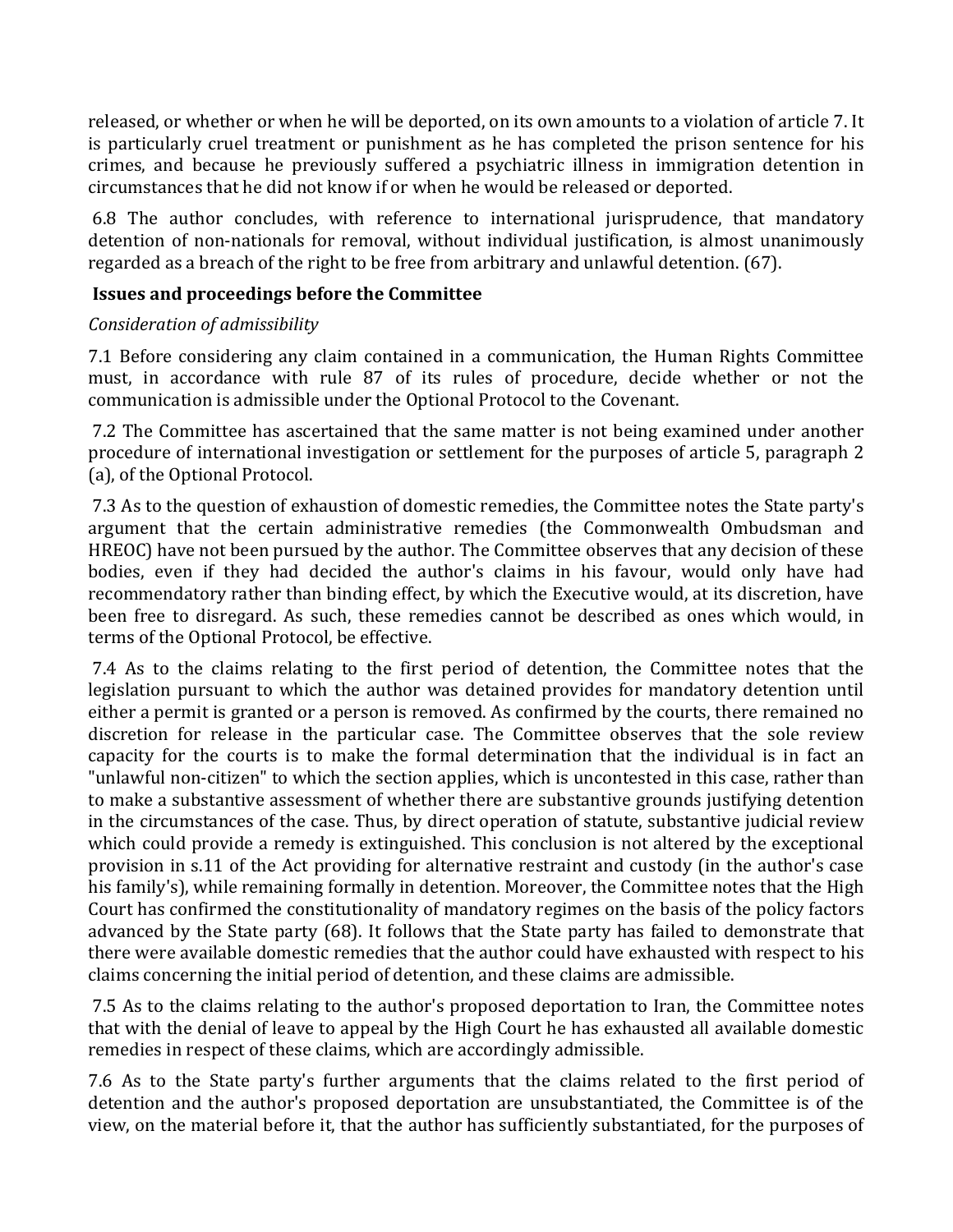admissibility, that these facts give rise to arguable issues under the Covenant.

7.7 As to the claims related to the second period of detention (detention pending deportation), the Committee notes that, unlike mandatory detention at the border, it lies within the discretion of the Minister whether to direct a person be detained pending deportation. The Committee observes that such a decision, as well as any subsequent refusal by the Minister of a request for release, may be challenged in court by judicial review. Such judicial review proceedings may overturn a decision to detain (or to continue to detain) if manifestly unreasonable, or if relevant factors had not been considered, or if irrelevant factors had been considered, or if the decision was otherwise unlawful. The Committee notes that the Federal Court held, in its decision of 20 April 1999 on the author's urgent application for interim relief pending hearing of his application of 29 March 1999 against the Minister's decision not to release him, that there was a serious question to be tried as to whether the Minister had considered an irrelevant factor, but that in view of the imminent appeal to the Full Court in the deportation proceedings the balance of convenience was against release.

7.8 The Committee notes that the author has supplied no information whether he had (and if not, why he had not) pursued his review application of 29 March 1999 against the Minister's decision, or accepted the Court's invitation to reapply for relief after disposition of the Full Court appeal. Neither has the author explained his apparent failure to pursue review proceedings against the Minister's decisions later on 15 October 1999 and in December 2000 not to release the author. In the circumstances, the author has failed to exhaust domestic remedies in respect of any issues arising in the second period of detention, and his claims under articles 7 and 9 relating to this period are inadmissible under article 5, paragraph 2 (b), of the Optional Protocol.

# *Consideration of the merits*

8.1 The Human Rights Committee has considered the present communication in the light of all the information made available to it by the parties, as provided in article  $5$ , paragraph 1 of the Optional Protocol.

8.2 As to the claims relating to the first period of detention, in terms of article 9, paragraph 1, the Committee recalls its jurisprudence that, in order to avoid a characterization of arbitrariness, detention should not continue beyond the period for which the State party can provide appropriate justification  $(69)$ . In the present case, the author's detention as a non-citizen without an entry permit continued, in mandatory terms, until he was removed or granted a permit. While the State party advances particular reasons to justify the individual detention (para. 4.28 et seq.), the Committee observes that the State party has failed to demonstrate that those reasons justify the author's continued detention in the light of the passage of time and intervening circumstances. In particular, the State party has not demonstrated that, in the light of the author's particular circumstances, there were not less invasive means of achieving the same ends, that is to say, compliance with the State party's immigration policies, by, for example, the imposition of reporting obligations, sureties or other conditions which would take account of the author's deteriorating condition. In these circumstances, whatever the reasons for the original detention, continuance of immigration detention for over two years without individual justification and without any chance of substantive judicial review was, in the Committee's view, arbitrary and constituted a violation of article 9, paragraph 1.

8.3 As to the author's further claim of a violation of article 9, paragraph 4, related to this period of detention, the Committee refers to its discussion of admissibility above and observes that the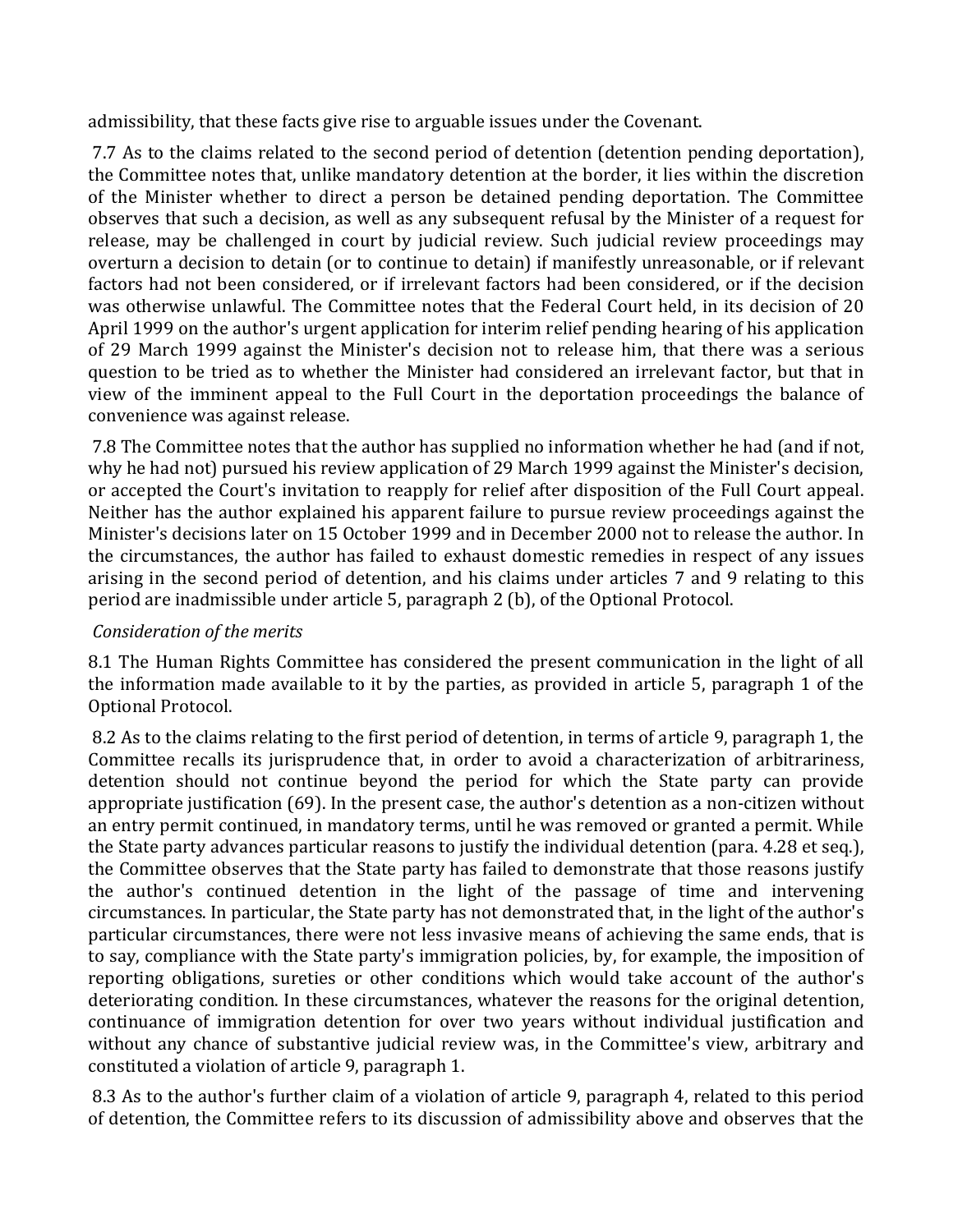court review available to the author was confined purely to a formal assessment of the question whether the person in question was a "non-citizen" without an entry permit. The Committee observes that there was no discretion for a court, as indeed held by the Full Court itself in its judgement of 15 June 1994, to review the author's detention in substantive terms for its continued iustification. The Committee considers that an inability judicially to challenge a detention that was, or had become, contrary to article 9, paragraph 1, constitutes a violation of article 9, paragraph 4.

8.4 As to the author's allegations that his first period of detention amounted to a breach of article 7, the Committee notes that the psychiatric evidence emerging from examinations of the author over an extended period, which was accepted by the State party's courts and tribunals, was essentially unanimous that the author's psychiatric illness developed as a result of the protracted period of immigration detention. The Committee notes that the State party was aware, at least from August 1992 when he was prescribed tranquillisers, of psychiatric difficulties the author faced. Indeed, by August 1993, it was evident that there was a conflict between the author's continued detention and his sanity. Despite increasingly serious assessments of the author's conditions in February and June 1994 (and a suicide attempt), it was only in August 1994 that the Minister exercised his exceptional power to release him from immigration detention on medical grounds (while legally he remained in detention). As subsequent events showed, by that point the author's illness had reached such a level of severity that irreversible consequences were to follow. In the Committee's view, the continued detention of the author when the State party was aware of the author's mental condition and failed to take the steps necessary to ameliorate the author's mental deterioration constituted a violation of his rights under article 7 of the Covenant.

8.5 As to the author's arguments that his deportation would amount to a violation of article 7, the Committee attaches weight to the fact that the author was originally granted refugee status on the basis of a well-founded fear of persecution as an Assyrian Christian, coupled with the likely consequences of a return of his illness. In the Committee's view, the State party has not established that the current circumstances in the receiving State are such that the grant of refugee status no longer holds validity. The Committee further observes that the AAT, whose decision was upheld on appeal, accepted that it was unlikely that the only effective medication (Clozaril) and back-up treatment would be available in Iran, and found the author "blameless for his mental illness" which "was first triggered while in Australia". In circumstances where the State party has recognized a protection obligation towards the author, the Committee considers that deportation of the author to a country where it is unlikely that he would receive the treatment necessary for the illness caused, in whole or in part, because of the State party's violation of the author's rights would amount to a violation of article 7 of the Covenant.

9. The Human Rights Committee, acting under article 5, paragraph 4, of the Optional Protocol to the International Covenant on Civil and Political Rights, is of the view that the facts before it disclose violations of articles 7 and 9, paragraphs 1 and 4, of the Covenant.

10. In accordance with article 2, paragraph 3 (a), of the Covenant, the State party is under an obligation to provide the authors with an effective remedy. As to the violations of articles 7 and 9 suffered by the author during the first period of detention, the State party should pay the author appropriate compensation. As to the proposed deportation of the author, the State party should refrain from deporting the author to Iran. The State party is under an obligation to avoid similar violations in the future.

11. Bearing in mind that, by becoming a State party to the Optional Protocol, the State party has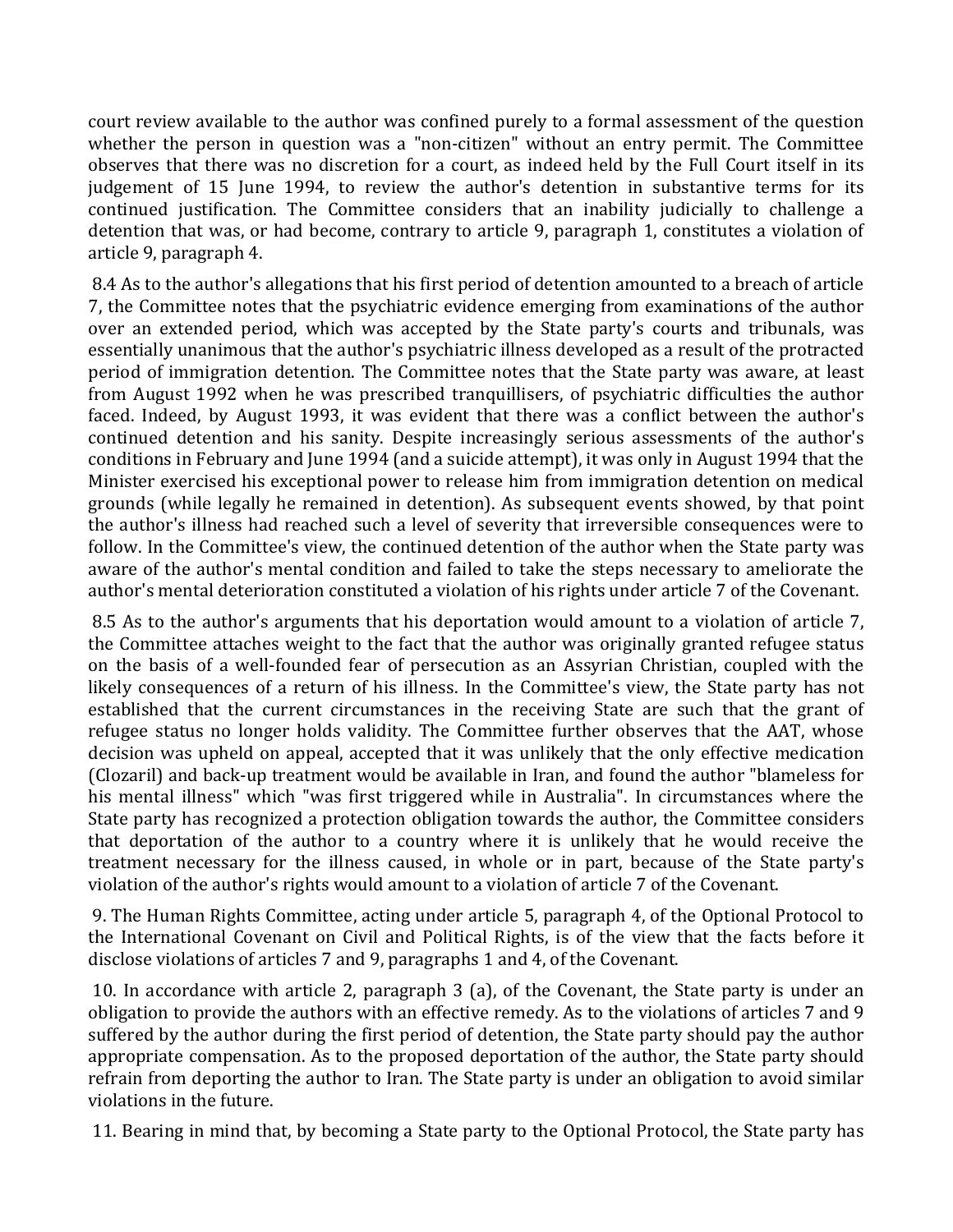recognized the competence of the Committee to determine whether there has been a violation of the Covenant or not and that, pursuant to article 2 of the Covenant, the State party has undertaken to ensure to all individuals within its territory and subject to its jurisdiction the rights recognized in the Covenant, the Committee wishes to receive from the State party, within 90 days, information about the measures taken to give effect to its Views. The State party is also requested to publish the Committee's Views.

\* The following members of the Committee participated in the examination of the present communication: Mr. Nisuke Ando, Ms. Christine Chanet, Mr. Maurice Glèlè Ahanhanzo, Mr. Louis Henkin, Mr. Ahmed Tawfik Khalil, Mr. Eckart Klein, Mr. David Kretzmer, Mr. Rajsoomer Lallah, Ms. Cecilia Medina Quiroga, Mr. Rafael Rivas Posada, Mr. Nigel Rodley, Mr. Martin Scheinin, Mr. Hipólito Solari Yrigoyen and Mr. Maxwell Yalden. Under rule 85 of the Committee's rules of procedure, Mr. Ivan Shearer did not participate in the examination of the case.

\*\* The texts of individual opinions signed by Committee member Mr. Nigel Rodley, by Committee member Mr. David Kretzmer, and by Committee members Mr. Nisuke Ando, Mr. Eckart Klein and Mr. Maxwell Yalden are appended to the present document.

# **Individual Opinion of Committee Member Mr. Nigel Rodley**

I agree with the Committee's findings in respect of the violations of articles 9, paragraph 1, and 7. Having found a violation of article 9, paragraph 1, however, the Committee unnecessarily also concluded that a violation of article 9, paragraph 4, was involved, using language tending to construe a violation of article 9, paragraph 1, as ipso jure "unlawful" within the meaning of article 9, paragraph 4. In this the Committee followed the trail it blazed in A v. Australia (560/1993).

In my view this was too broad a trail. Nor was it justified by the text of the Covenant. "Arbitrary" in article 9, paragraph 1, certainly covers unlawfulness. It is evident from the very notion of arbitrariness and the preparatory work. But I fail to see how the opposite is also true. Nor is there anything in the preparatory work to justify it. Yet this is the approach of A v. Australia, seemingly reaffirmed by the Committee in the present case.

It does not follow from this difficulty with the Committee's approach that I necessarily take the view that article 9, paragraph 4, can never be applied in a case in which a person is detained by a State party as long as legal formality is respected. I could, for example, imagine that torture of a detainee could justify the need for recourse to a remedy that would question the continuing legality of the detention.

My present argument is simply that the issue did not need addressing in the present case, especially in the light of the fact that the absence of the possibility of a judicial challenge to the detention forms part of the Committee's reasoning in finding a violation of article 9, paragraph 1.

(Signed): Nigel Rodley

\_\_\_\_\_\_\_\_\_\_\_\_\_\_\_\_\_\_\_\_\_\_\_\_\_\_\_\_\_\_

<sup>[</sup>Adopted in English, French and Spanish, the English text being the original version. Subsequently to be issued also in Arabic, Chinese and Russian as part of the Committee's annual report to the General Assembly.]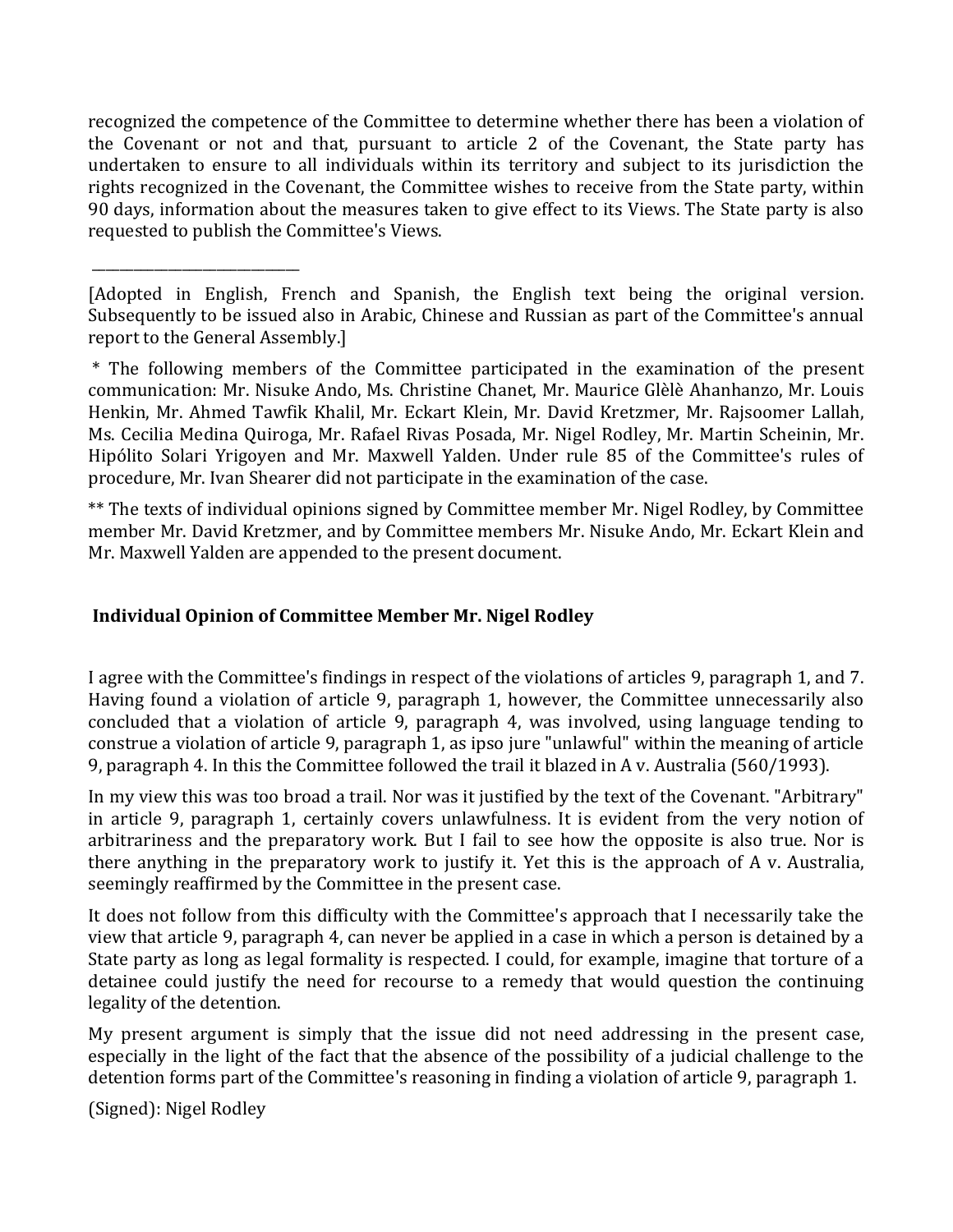[Adopted in English, French and Spanish, the English text being the original version. Subsequently to be issued also in Arabic, Chinese and Russian as part of the Committee's annual report to the General Assembly.]

### **Individual Opinion of Committee Member Mr. David Kretzmer**

The Committee has taken the view that lack of any chance of substantive judicial review is one of the factors that must be taken into account in finding that the author's continued detention was arbitrary, in violation of the author's rights under article 9, paragraph 1, of the Covenant. Like my colleague, Nigel Rodley, I am of the opinion that in these circumstances there was no need to address the question of whether the lack of such review also involved a violation of article 9, paragraph 4.

#### (Signed): David Kretzmer

[Adopted in English, French and Spanish, the English text being the original version. Subsequently to be issued also in Arabic, Chinese and Russian as part of the Committee's annual report to the General Assembly.]

### Individual Opinion of Committee Members Mr. Nisuke Ando, Mr. Eckart Klein and Mr. **Maxwell Yalden (Dissenting in Part)**

While we agree with the Committee's finding of a violation of article 9, paragraphs 1 and 4, we are not convinced by the finding that article 7 of the Covenant was also violated by the State party.

The Committee found violations of article 7 for two reasons. The first is set out in paragraph 8.4 of the Committee's Views, on the basis of an assessment of the author's prolonged detention after it had become apparent that "there was a conflict between the author's continued detention and his sanity". We find it difficult to follow this reasoning. Although it is true that the author's mental health deteriorated until his release from detention into his family's custody on 10 August 1994, we cannot find a violation of article 7, since such a conclusion would expand the scope of this article too far by arguing that the conflict between the author's continued detention and his sanity could only be solved by his release - and that the State party would otherwise be in violation of the said provision. The circumstances of the case show that the author was psychologically assessed and under permanent observation. The fact that the State party did not immediately order his release, but decided only on the basis of a psychiatric report dated June 1994 unequivocally recommending release and external treatment (see paragraph 2.5) cannot be considered, in our view, to amount to a violation of article 7 of the Covenant.

We likewise hold that the second ground on which the Committee has based its finding of a violation of article 7 (para. 8.5) is not sound. The Committee's assessment is put together on the basis of several arguments, none of which is persuasive, either taken alone or together. We do not believe that the State party failed to support its conclusion that the author, as an Assyrian Christian, would not suffer persecution if deported to Iran. We refer in this regard to paragraphs 4.13 to 4.19 of the Committee's Views. Concerning the argument that the author would not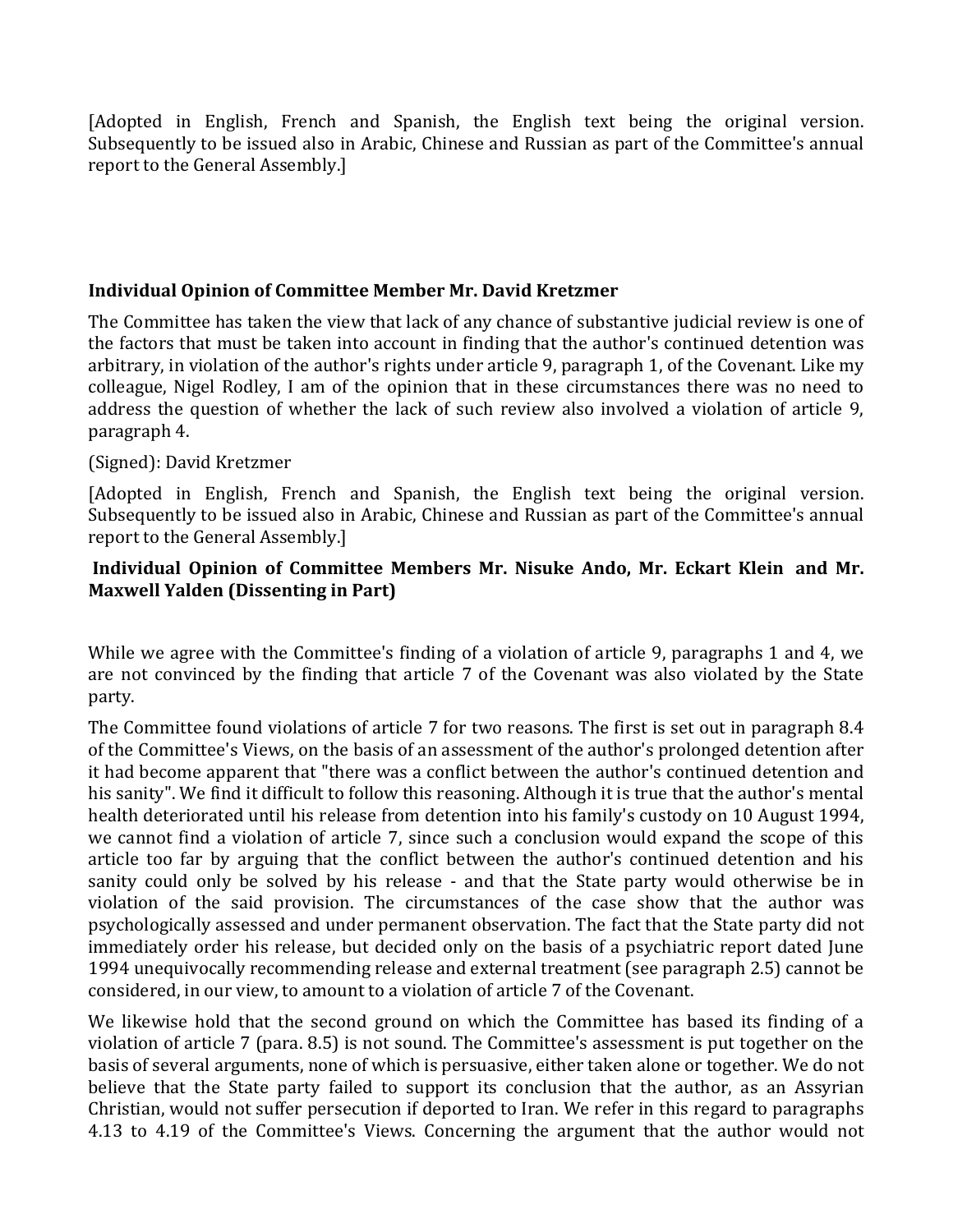receive effective medical treatment in Iran, we refer to the State party's submissions set out in paragraphs 4.20 and 4.21 of the Committee's Views. We do not see how these detailed arguments could be so lightly set aside in favour of an article 7 violation as has been done by the majority.

(Signed): Mr. Nisuke Ando

Mr. Eckart Klein

Mr. Maxwell Yalden

[Adopted in English, French and Spanish, the English text being the original version. Subsequently to be issued also in Arabic, Chinese and Russian as part of the Committee's annual report to the General Assembly.]

#### **Notes**

1. Name withheld.

2. While the author cited article 10 on the cover page of his communication, the subsequent substantive argument was directed to article 9 (see paragraph  $3.3$  infra), and the Committee accordingly takes the communication to proceed on the latter basis.

3. The author's mother, along with his brother and sister-in-law reside in Australia, while his father is deceased. Another brother resides in Canada.

4. It is unclear from the record whether the author's appeal to the Federal Court on the issue of the rejection of his first application for refugee status was ever heard.

5. "Psychological Report" of Forensic Psychologist Elizabeth Warren, dated 19 August 1993.

6. "Confidential Psychiatry Report" of Dr. Patrick McGorry MB BS, PhD, MRCP (UK), FRANZCP, dated 4 March 1994. In summary, the mental state examination revealed "a very distressed man", on tranquilisers, describing "disturbed behaviour" and "persecutory ideation" with clearly impaired memory and concentration. His mood was of "anxiety tension and disphoria". The expert considered the author to be suffering from "a mixed anxiety and depressive state", meeting the criteria for "major depressive disorder" with "severe anxiety symptoms". A delusional disorder could not be ruled out.

7. "Confidential Psychiatry Report" of Dr. Patrick McGorry, dated 27 June 1994.

8. Psychiatric Report by Dr. Douglas R Bell, Senior Registrar Psychiatry, Department of Human Services.

9. Confidential Psychiatric Report, dated 29 January 1997, by Prof. Patrick McGorry, Center for Young People's Mental Health. He found: "Prior to his detention there had been no evidence of a psychiatric illness whatsoever and the stress of the detention centre experience and the uncertainty about his future which was extreme given the duration of his detention had precipitated a severe psychotic illness." "[H]e would not have developed this serious psychiatric disorder had he not been placed in extended and indeterminate detention." "[He] has come in contact with the criminal justice system purely as a result of developing a psychiatric illness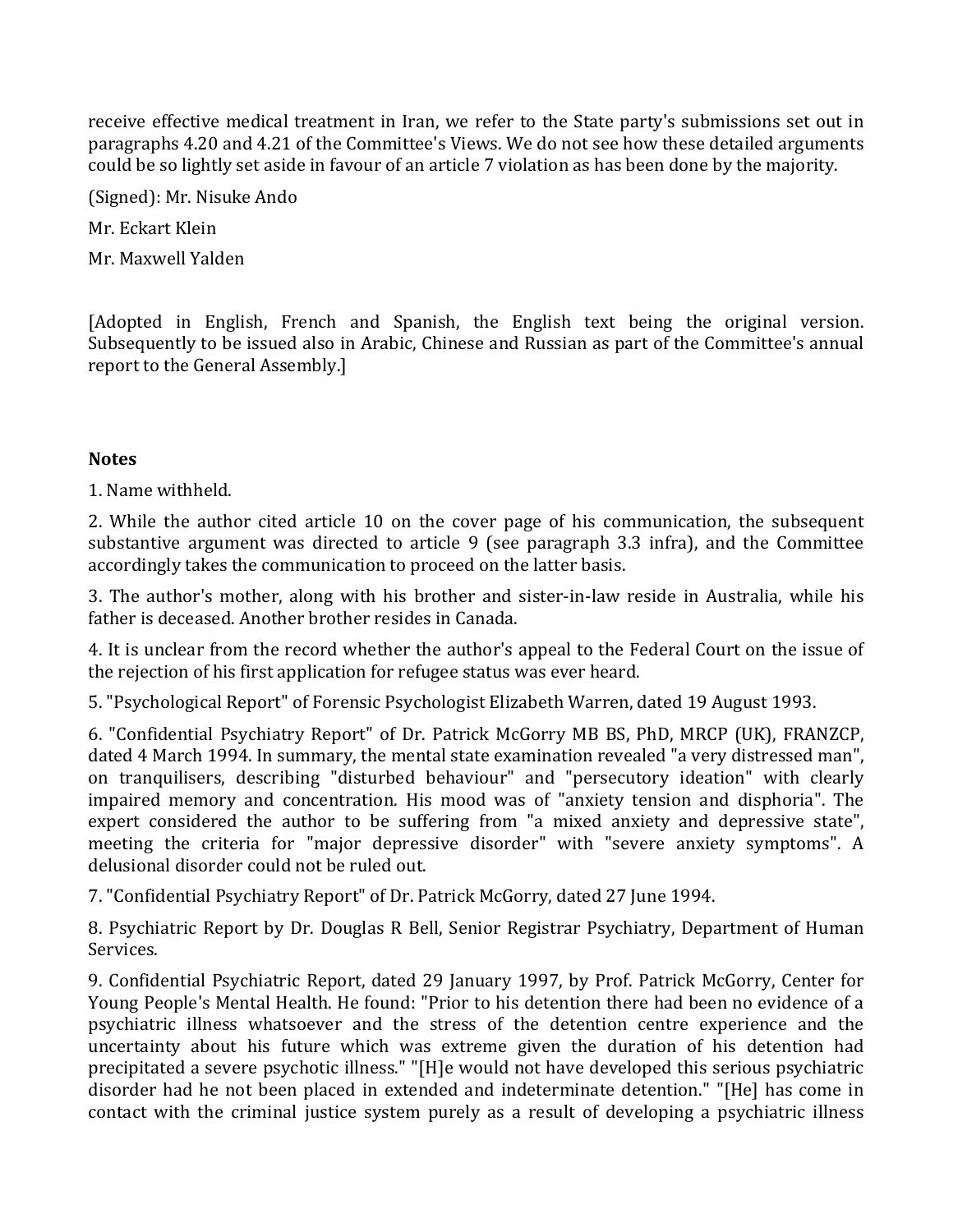which produced delusional beliefs upon which he acted." In light of appropriate medication, his mental state was much improved.

10. Psychological Report, dated 5 August 1997, by Dr. Elizabeth Warren, Healey and Warren Psychologists. The report noted a willingness to comply with treatment regimes and concluded inter alia that "As the period of detention in [MDIC] increased, this man's mental state changed from one of anxiety, depression, suicidal preoccupation and suspiciousness - to one of a frankly psychotic and delusional nature."

11. Confidential Psychiatric Report, dated 5 August 1997, by Prof. Patrick McGorry, University of Melbourne. While finding the author posed, in the light of treatment, a "minimal and acceptable" level of risk, it reiterated that his trauma and morbidity "was originally produced by his prolonged and at that time indeterminate incarceration ... [which] was the key factor to the triggering and onset of his severe mental illness for which he now suffers. This is particularly so since there appears to be no family history of any mental disorder and no other apparent source of vulnerability to such a disorder". On 17 December 1998, the same expert submitted another report finding inter alia that "his original illness was precipitated by his initial detention following arrival in Australia".

12. The Tribunal found: "The evidence is ... incontrovertible that the stress and anxiety of the detention and uncertainty about his future has precipitated the severe psychotic illness. During the protracted period of his immigration detention he suffered a marked deterioration in his mental health. There was no evidence of any mental illness prior to his detention in immigration custody ... [H]e spent more than two years in immigration detention and was released only, it seems, because of his deteriorating mental health." [C] v. Minister for Immigration and Ethnic Affairs [citation deleted].

13. Consultant Psychiatrist Barrie Kenny stated: "The consensus of those of us who have been involved with this man, is that the period of detention itself may have precipitated this delusional disorder that he has obviously suffered from. (We make that assertion on the basis of the complete absence of any prior symptomatology, the fact that he had functioned well in Iran as an Accountant and that when his delusional material is under control, he functions and presents himself very well indeed)."

14. On this point, the AAT was satisfied "that the reason [the author] no longer has delusional thoughts and is thinking more clearly about the current place of people such as [his victim] in his life has been his treatment with the drug Clorazil" and that "the likelihood of [the author] reoffending and so endangering the community, are so small as to be negligible while he remains on Clorazil"; "The drug Clorazil has been successful".

15. The author had actually become eligible for parole in July 1997, but the Parole Board deferred its decision due to the deportation proceedings set in train by the Minister. The Parole Board had before it a Psychiatric Report, dated 16 March 1998, it had requested from Consultant Psychiatrist Barrie Kenny stating inter alia "The fact that he developed this psychotic state, in detention, without a prior relevant history, strongly suggests that his psychotic state may well have been precipitated by the experience of prolonged detention."

16. On this issue, the Court found: "Given the findings of the AAT concerning what would be likely to happen to the applicant on return to Iran and its finding that a return to a psychotic state would be likely to bring him to the attention of the authorities and further, given that because of his ethnicity and religion he may lose his freedom, I find that the AAT's conclusion that the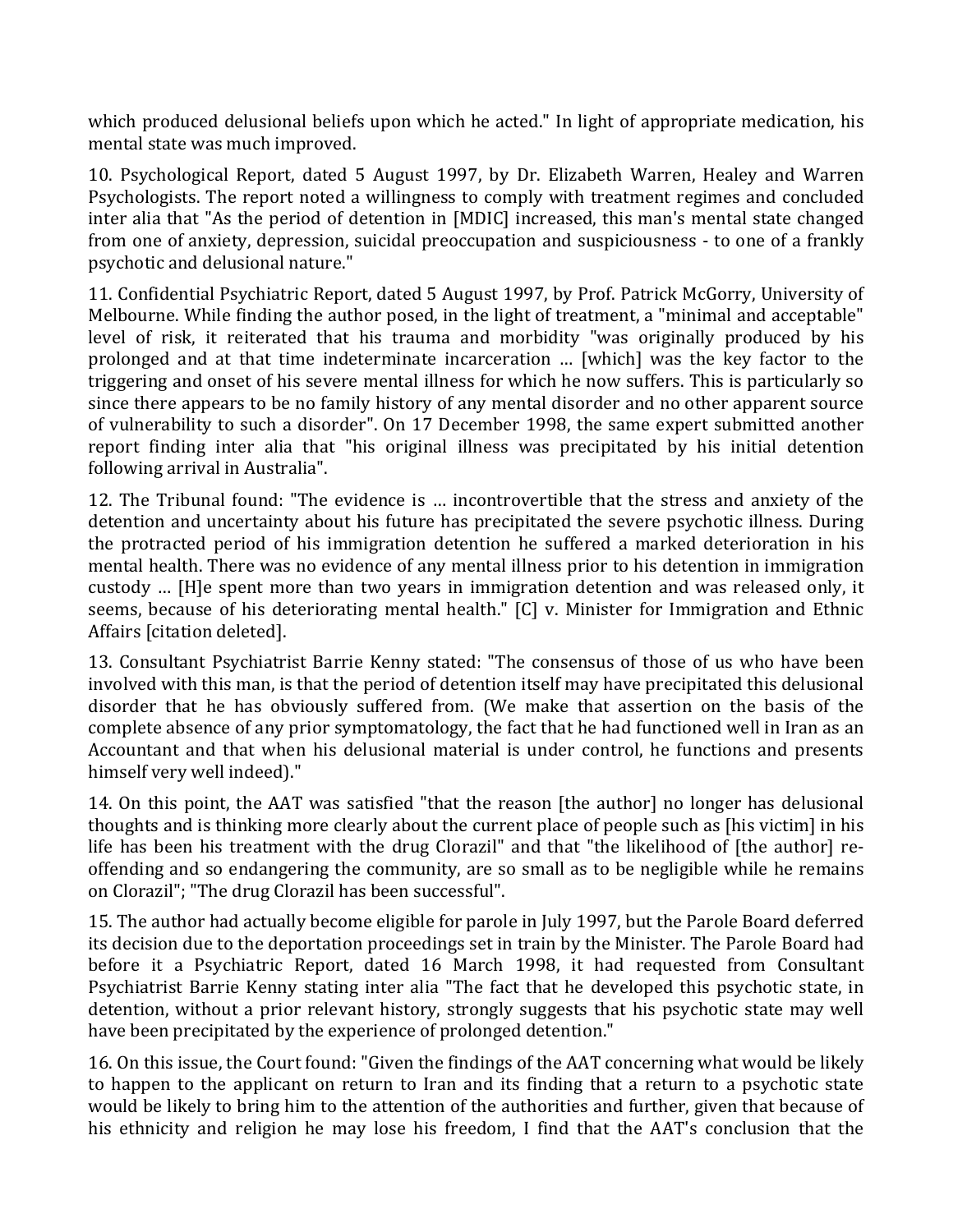[author] does not have the protection of article 33 (1) of the Convention so unreasonable that no reasonable tribunal could so conclude. The AAT outlined circumstances where the [author], if returned to Iran, may, as a result of being ill, bring himself to the attention of the authorities and be incarcerated, at least in part as a result of those authorities discovering that he is an Assyrian Christian. It is absurd for the AAT to contend that the [author's] freedom would not thereby be threatened on account of his race and religion. Of course the trigger for the persecution may be his mental state, but once there exists the likelihood of persecution which is in part on account of a Convention based reason it matters little that the triggering of the persecution was a matter which is extraneous to a Convention based reason". [C] v. Minister for Immigration and Multicultural Affairs [citation deleted].

17. The Court accepted, nonetheless, that the author's "illness developed as a result of his detention pending the determination of his application for a protection visa. That application was ultimately determined in his favour. The illness was a significant factor causing [the author] to commit the crimes which gave rise to his liability to deportation". Minister for Immigration and Multicultural Affairs v. [C] [citation deleted].

18. It is not clear whether this was, or included, a decision on the request for revocation of the deportation order still pending from the Minister's deferral of that question on 15 October 1999.

19. See footnotes 5, 6, 7, 8, 9, 10, 11, 13 and 15, supra.

20. This is clarified by his subsequent (final) submissions of 21 September 2001. See paragraph 5.3 (with footnote 57), paragraph  $6.3$  and paragraphs  $6.5$  to  $6.8$ .

21. ARJ v. Australia (No.  $692/1996$ ) and T. v. Australia (No.  $706/1996$ ), coupled with General Comment 20 on article 7.

22. In this connection the author supplies reports, dated 14 December 1994, 1 August 1997, and 19 November 1999, by Dr. Colin Rubinstein, Senior Lecturer in Middle East Politics (Monash University) and member of Victorian Ethnic Affairs Commission, detailing "real and effective discrimination against Christians", "effective intimidation", "the fiercest campaign since 1979 against the small Christian minority", including killings of clerics and arrests of apostates and a "gradual eradication of existing churches under legal pretences". The situation for minorities, including Christians, is "clearly degenerating" and "deteriorating rapidly". Accordingly, the author could expect a "high probability of vindictive retaliation" and "real persecution" in the event of his return.

23. No. 560/1993.

24. This is clarified by his subsequent (final) submissions of 21 September 2001. While the initial complaint appears confined to the initial period of detention, the State party's main submissions also address the second detention from the perspective of article 9 (see especially paragraphs 4.22-4.24 and 4.32-4.35).

25. Vuolanne v. Finland No. 265/1987.

26. Op. cit.

27. N.S. v. Canada No. 29/1978.

28. McGoldrick, G. (1991), The Human Rights Committee: Its role in the development of the International Covenant on Civil and Political Rights, Clarendon Press, Oxford; Nowak M. (1993), United Nations Covenant on Civil and Political Rights: CCPR Commentary, Engel, Kehl. Thus, acts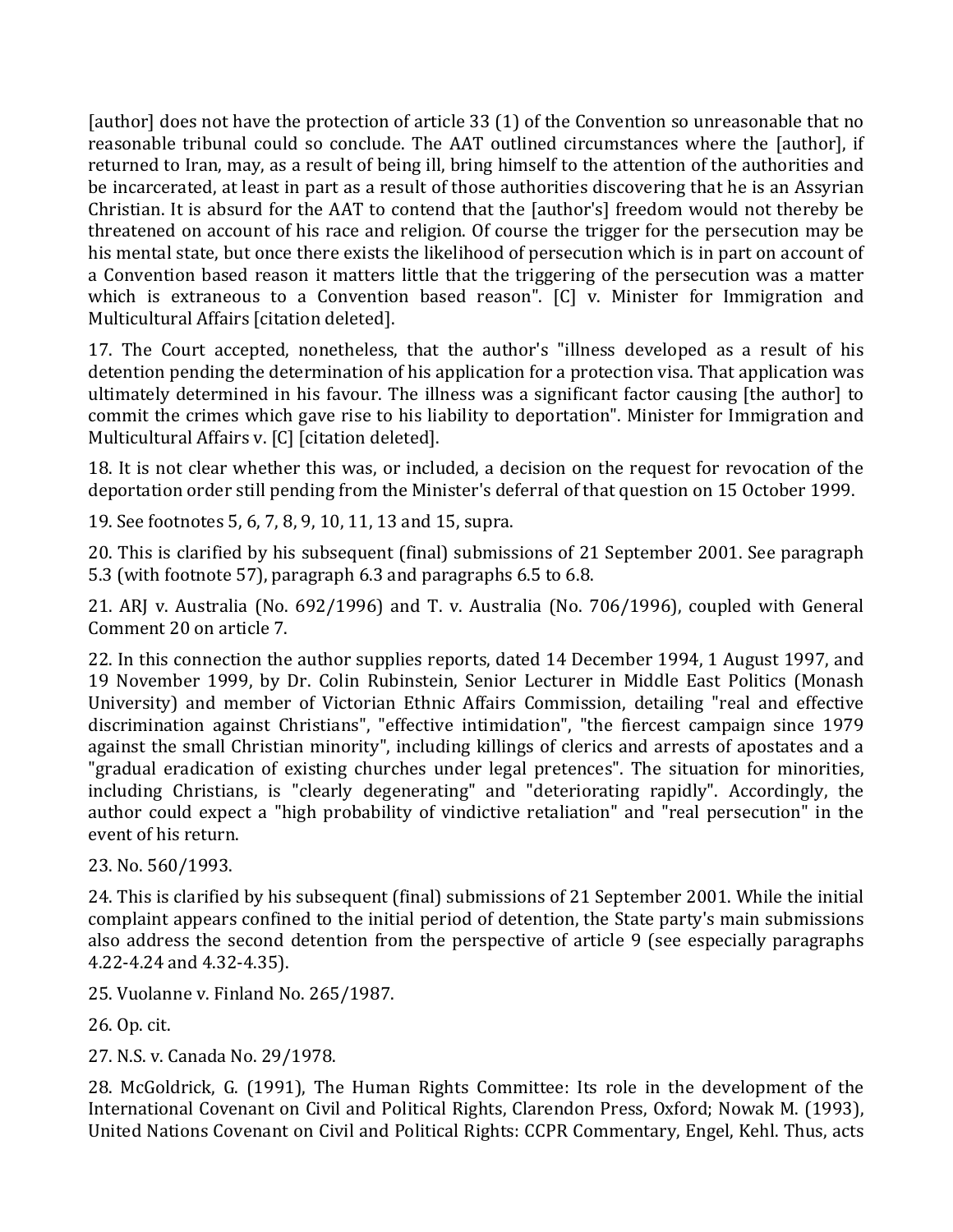previously found by the Committee to constitute torture include systematic beatings, electroshocks, submersion in a mixture of water, blood and human waste, burns, and simulated executions or amputations. (Grille Motta v. Uruguay No. 11/1977; Burgos v. Uruguay No. 52/1979; Sendic v. Uruguay No 63/1979; Angel Estrella v. Uruguay No. 74/1980; Herrera Rubio v. Colombia No.  $161/1983$ ; and Lafuente v. Bolivia No.  $176/1984$ .)

29. Violations have been found in the following categories of situations: direct assaults on persons, harsh conditions of detention, imposition of extended solitary confinement and inadequate medical and psychiatric treatment for detainees, with examples being administering severe corporal punishments (amputation, castration, sterilization, blinding and so forth), systematic beatings, electro shocks, burns, extended hanging from hand and/or leg chains, standing for great lengths of time, threats, detaining people bound and blindfolded, subjecting detainees to cold, giving detainees little to eat, detaining people incommunicado, as well as aggravated forms of carrying out a death sentence. See Carballal v. Uruguay No. 33/1978; Massiotti v. Uruguay No. 25/1978; Bequio v. Uruguay No. 88/1981; Cariboni v. Uruguay No. 159/1983; and Portorreal v. Dominican Republic No. 188/1984.

30. Such acts include arbitrary detention practices aimed at humiliating prisoners and making them feel insecure (for example, repeated solitary confinement, submission to cold and persistent relocation to a new cell): Conteris v. Uruguay No. 139/1983, and women prisoners hanging naked from handcuffs: Isoriano de Bouton v. Uruguay No. 37/1978 and Arzuaga Gilbao v. Uruguay No. 147/1983.

31. Op. cit., at 9.2.

32. Graham v. Jamaica No.  $461/1991$ ; Kindler v. Canada No.  $470/1991$ ; Johnson v. Jamaica No. 588/1994; Chaplin v. Jamaica No. 596/1994.

33. Davidson, G.C. and Neale, J.M. (1994), Abnormal Psychology (6th ed.), John Wiliey & Sons, Brisbane; Gottesman, I.I., McGuffin, P. and Farmer, A.E. (1987), Clinical genetics as "clues" to the real genetics of schizophrenia, Schizophrenia Bulletin, 13, 23-47; Dworking, R.H., Lenzenwenger, M.F. and Moldin, S.O. (1987), Genetics and the phenomenology of schizophrenia. In P.D. Harvey and E.F. Walker (Eds.), Positive and negative symptoms of psychosis, Elrbaum, Hillsdale, NJ; Gottesman, I.I. and Shields, J. (1972), Schizophrenia and genetics: A twin study vantage point, Academic Press, New York; Rosenthal, D. (1970), Genetic theory and abnormal behaviour, McGraw-Hill, New York; and Fischer, M. (1971), Psychosis in the off-spring of schizophrenic monozygotic twins and their normal co-twins, British Journal of Psychiatry, 118, 43-52.

34. CCPR General Comment 20; 10/04/92, paragraph 9.

35. ARJ v. Australia No. 692/1996.

36. Kindler v. Canada, op. cit., Cox v. Canada No. 539/1993; CCPR General Comment 20, 10/04/92.

37. Op. cit.

38. Ibid.

39. Hathaway, J.C. (1991), The law of refugee status, Butterworths, Toronto; Goodwin-Gill, G.S. (1996), The refugee in international law (2nd ed.), Clarendon Paperbacks, Oxford.

40. Goodwin-Gill, G.S. (1996), The refugee in international law (2nd ed.), Clarendon Paperbacks, Oxford.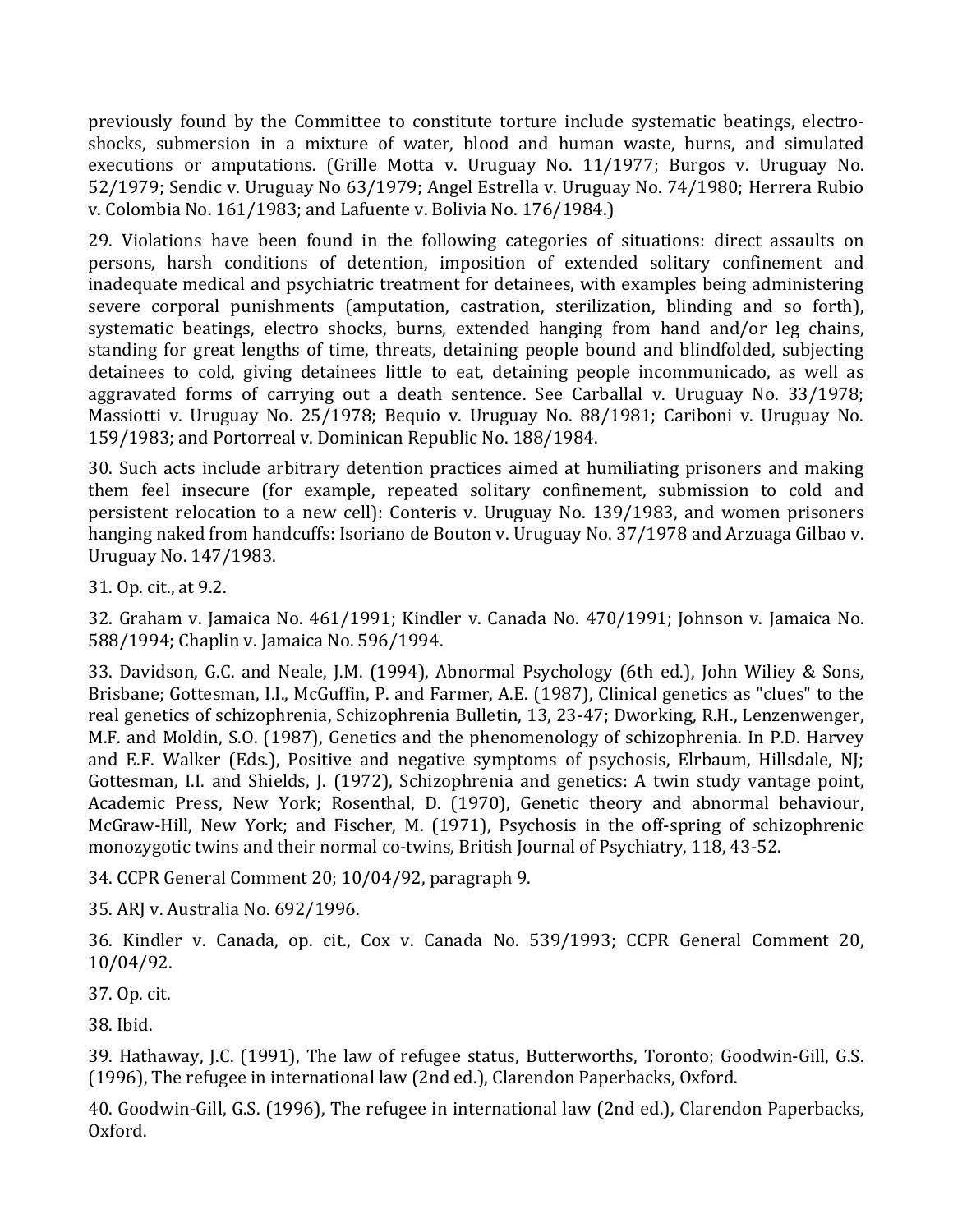#### 41. See, supra, note 22.

# 42. E/CN.4/2000/35.

43. The State party cites the 17 September 2000 visit of President Khatami to an Assyrian church, stating that he wished to work towards "resolving differences and working towards all Iranians, Muslims or non-Muslims, to live together hand in hand and to benefit from the joys of a decent honourable life" (IRNA, 17 September 2000), the recent praise of an Iranian Archbishop for Iranian officials for safeguarding religious freedoms for ethnic minorities (IRNA, 30 July 2000), and the fact that in 1998 President Khatami was guest of honour at the Assyrian Universal Alliance annual conference.

#### 44. E/CN.4/2000/35.

45. This is confirmed by the travaux préparatoires for the drafting of article 9, paragraph 1, reveal that the drafters explicitly contemplated detention of non-citizens for immigration control as an exception to the general rule that no person shall be deprived of his or her liberty.

46. In A v. Australia, op cit., the length of a period of immigration detention was a factor in assessing the detention as arbitrary, for "detention should not continue beyond the period for which the State can provide appropriate justification".

47. Response of the Australian Government, at paragraph 5, to the Views of the Committee in A v. Australia.

48. Ibid.

49. Submission by the Australian Government on Merits of A v. Australia.

50. The High Court has also determined that the mandatory detentions provisions are reasonable in terms of the domestic constitutional order: Lim v. Minister for Immigration and Ethnic Affairs (1992) 176 CLR 1.

51. S.75 (v) of the Constitution, and the writ of habeas corpus. It points to the High Court's consideration of the rationale of detention in coming to the conclusion that analogous mandatory detention provisions were constitutional in Lim v. Minister for Immigration, op.cit.

52. No. 373/1989.

53. RT v. France No. 262/1987, and Vicente v. Colombia No. 612/1995.

54. Ellis v. Jamaica No. 276/1988.

55. The author cites the rejection by the Executive of two recent reports by HREOC finding aspects of the State party's asylum policy in breach of international standards.

56. Lim v. Australia, op.cit.

57. See note 17 for references to the original reports. The additional psychiatric report, dated 7 May 2001, by Associate Professor Harry Minas, Centre for International Mental Health, found that "While genetic factors are important in conferring a predisposition to the development of such illness, it is very often the case that such an illness is precipitated by extreme stress. The stress of prolonged detention, drawn out legal proceedings, and uncertainty as to his fate would be sufficient to precipitate such an illness in a person with the necessary predisposition." The author was now considered to have been "clinically well for at least two, possibly three, years".